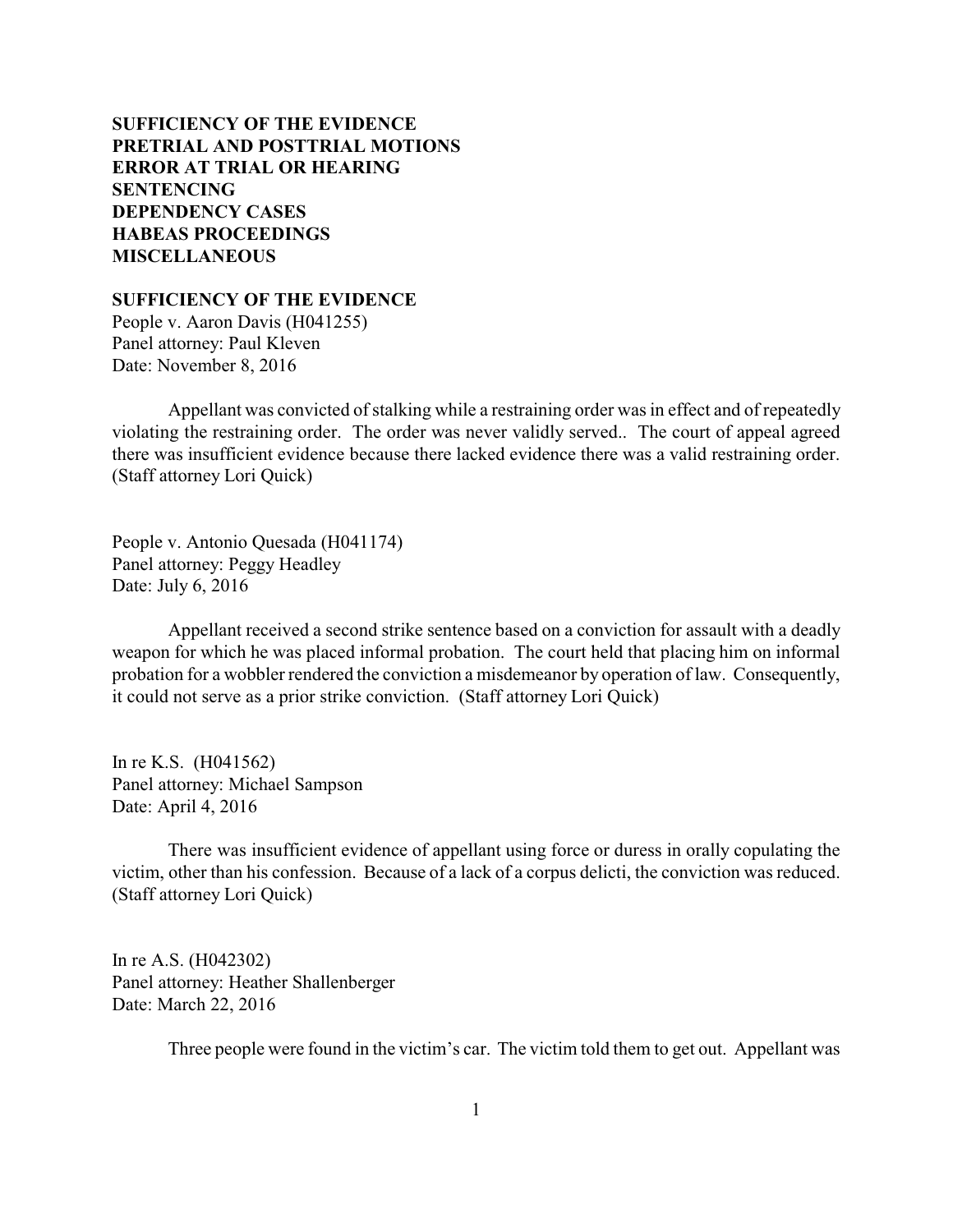<span id="page-1-0"></span>in the back seat and the first to get out. She said they were in there in order to get warm. She was found to have committed auto burglary. The court of appeal decided there was insufficient evidence that she had the intent to take anything or commit a felony when she entered the car. (Staff attorney Patrick McKenna)

People v. Jaime Guevara (H039877) Panel attorney: Gordon Brownell Date: March 8, 2016

There was insufficient evidence to support the gang crime based on appellant assisting another who was not a gang member. (Staff attorney Patrick McKenna)

### **PRETRIAL AND POSTTRIAL MOTIONS**

People v. Cynthia Martinez (H043430) Panel attorney: Michael McCormick Date: December 22, 2016

The court was required to reduce to misdemeanors convictions that qualified under Proposition 47, though the convictions had been expunged. (Staff attorney William Robinson)

People v. Cynthia Fuson (H043336) Panel attorney: Blair Greenberg Date: December 13, 2016

The court was required to reduce to misdemeanors convictions that qualified under Proposition 47, though the convictions had been expunged. (Staff attorney William Robinson)

People v. Miguel Moreno (H042132) Panel attorney: Sara Coppin Date: November 16, 2016

Proposition 47 applies to auto theft and auto theft with a prior. (Staff attorney William Robinson)

People v. Gavin Quitob (H043197) Panel attorney: Edward Mahler Date: November 10, 2016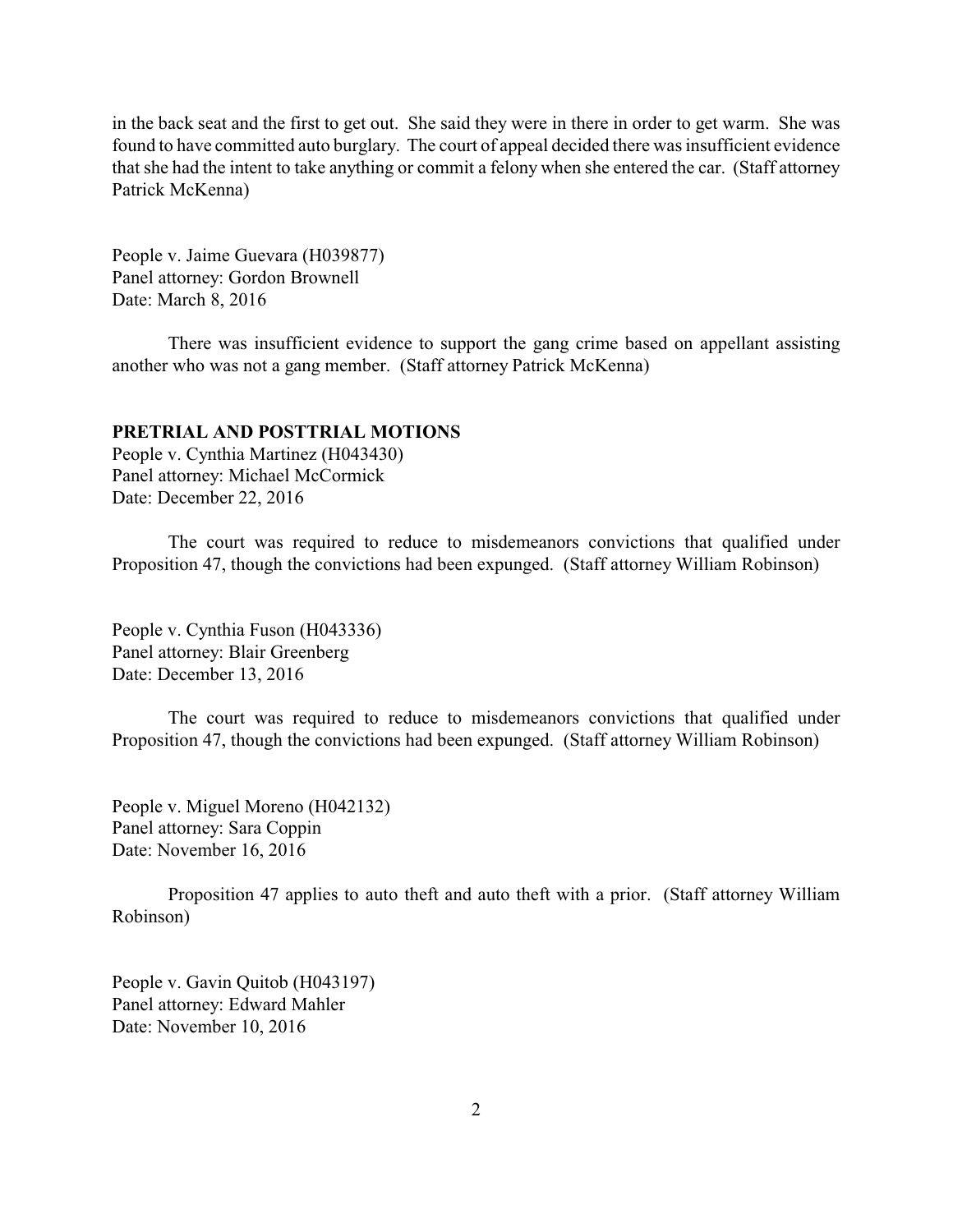Shoplifting under Proposition 47 includes entering a store to commit theft by false pretenses. (Staff attorney Paul Couenhoven)

People v. Joseph Pesti (H042613) Staff attorney: Nerissa Huertas Date: November 8, 2016

Appellant was convicted of felony petty theft with a prior and felony commercial burglary with an on-bail enhancement. Under Proposition 47, the petty theft with a prior was reduced to a misdemeanor, and he was resentenced. The on-bail enhancement should have been stricken at resentencing because it was no longer based on a felony. Further, commercial burglary qualified for relief under Proposition 47, even though it was based on a forgery.

In re John Guiomar (H043114) Staff attorney: Jonathan Grossman Date: November 7, 2016

Appellant was convicted of robbery with a strike, a failure to appear without a strike, and some convictions that qualified for relief under Proposition 47. At resentencing, the court changed the sentence for the failure to appear to be four years concurrent (the middle term doubled). This was unauthorized because a strike did not attach to this conviction.

People v. James Elkins (H043211) Panel attorney: Mary Jo Strnad Date: October 21, 2016

Proposition 47 applied to convictions that were expunged. (Staff attorney William Robinson)

People v. Larry Page (H041765) Staff attorney: William Robinson Date: October 20, 2016

Although one of appellant's current convictions was a serious felony, he was eligible for relief for the other conviction under Proposition 36.

People v. Ty Brown (H043422) Staff attorney: William Robinson Date: September 22, 2016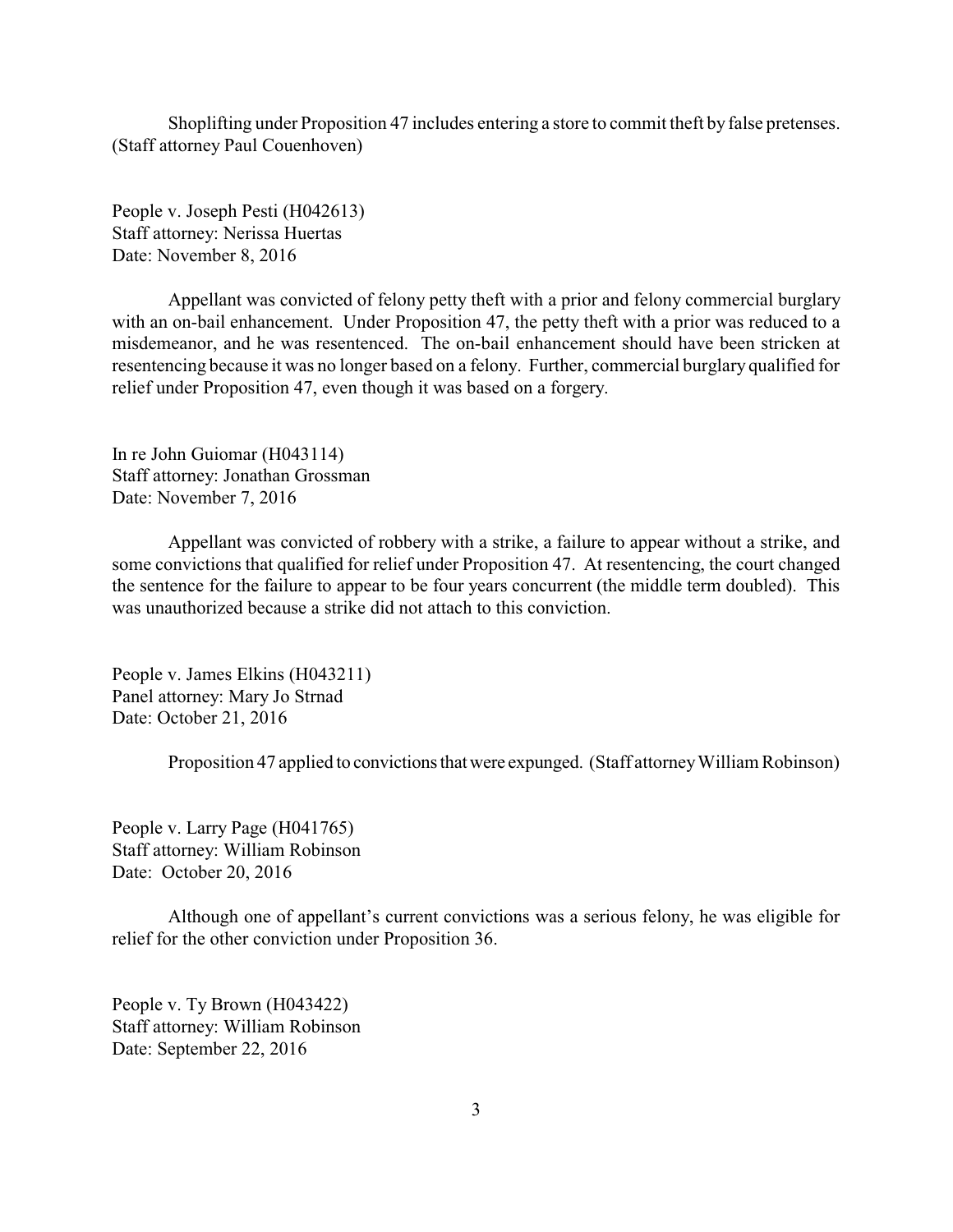The court erred in deciding it did not have authority to reduce the conviction to a misdemeanor under Proposition 47 after the defendant had his conviction expunged.

People v. Jasmine Tucker (H042830) Panel attorney: Kimberly Taylor Date: September 27, 2016

Commercial burglary to commit use of a stolen credit card qualifies as shoplifting under Proposition 47. (Staff attorney Patrick McKenna)

People v. Joseph Panza (H042993) Panel attorney: Jeffrey Kross Date: September 8, 2016

While on probation, appellant was imprisoned in Arizona on a new case. He made a demand to be sentenced on probation in absentia under Penal Code section 1203.2a, but the trial court failed to act. After completing the Arizona sentence, the California court revoked probation. The court of appeal reversed. The trial court lost jurisdiction when it failed to act pursuant to the section 1203.2a (Staff attorney Paul Couenhoven)

People v. Benjamin Mancillas (H043072) Staff attorney: Paul Couenhoven Date: August 31, 2016

The court erred in denying a petition for resentencing under Proposition 47 on the ground the prosecution would be deprived of the benefit of the plea bargain.

People v. Adam Rodriguez (S223129) Panel attorney: Jonathan Berger Date: August 22, 2016

Appellant won a motion to suppress evidence in San Jose. The prosecution refiled the charges. He renewed his motion to suppress and requested the same judge hear the motion pursuant to Penal Code section 1538.5, subdivision (p). The court denied the request, stating the judge was unavailable because he had been reassigned to be in Palo Alto. The suppression motion was denied, and the court of appeal affirmed. The supreme court granted review and held the judge was not unavailable under the statute simply because he was assigned to set at a courthouse in another city in the county. (Staff attorney Lori Quick)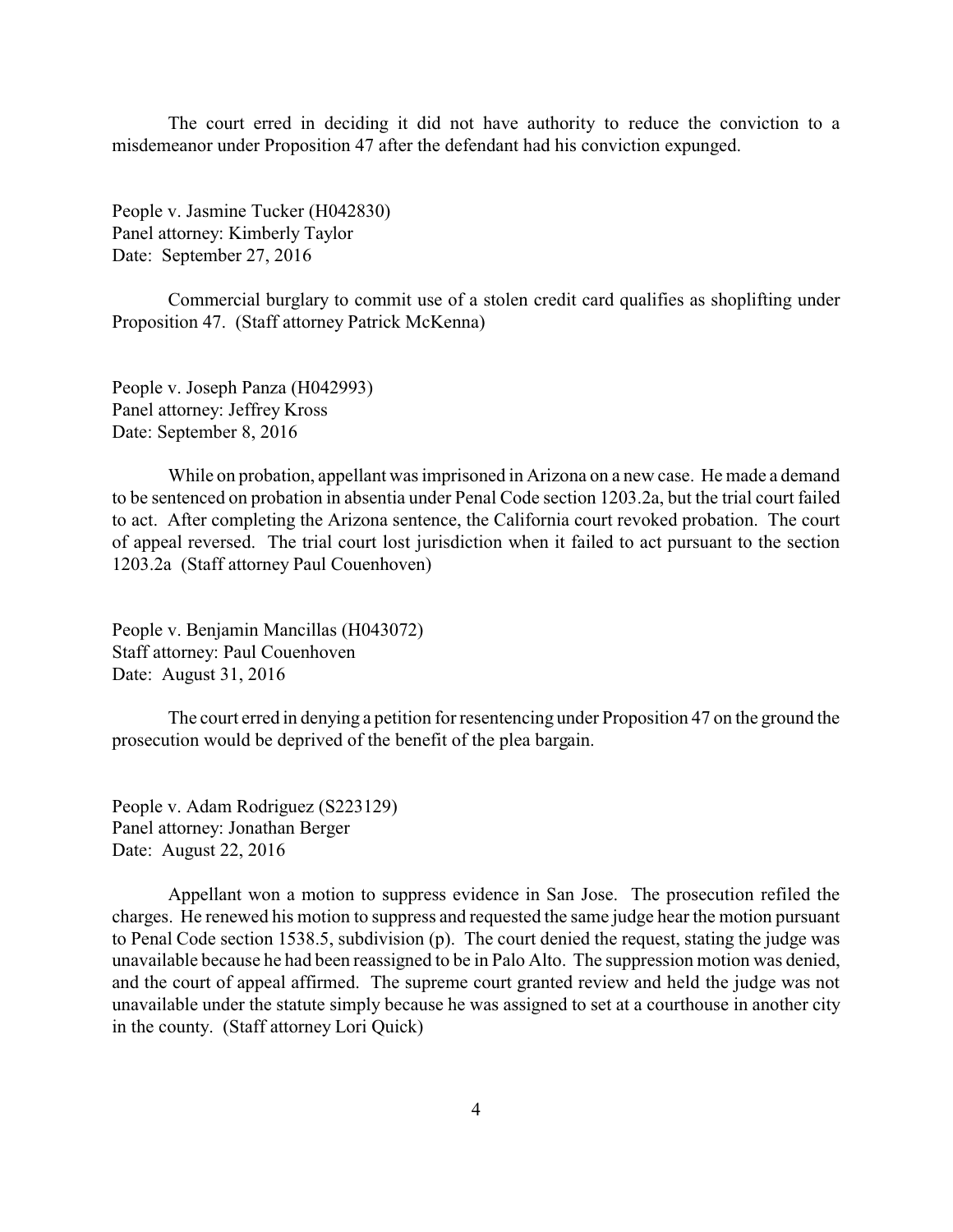People v. Jose Cebreros (H043131) Panel attorney: Blair Greenberg Date: August 22, 2016

Proposition 47 applies to a conviction that has been expunged under Penal Code section 1203.4. (Staff attorney William Robinson)

People v. Pete Valdez (H042346) Panel attorney: Jason Szydlik Date: August 18, 2016

The superior court erred in believing that probationers were not entitled to relief under Proposition 47. (Staff attorney Jonathan Grossman)

People v. Recia Esteban (H042626) Panel attorney: Julia Freis Date: July 19, 2016

Appellant was on probation for a crime that qualified to be reduced to a misdemeanor under Proposition 47. The superior court refused to grant relief unless it violated probation and sentenced him. In doing so, it executed the previously stayed violation revocation restitution fine. The court of appeal held he was eligible for resentencing while on probation and the court erred in revoking probation and requiring him to pay an additional fine in order to grant him relief. (Staff attorney Jonathan Grossman)

People v. Marciela Campbell (H043155) Panel attorney: Blair Greenberg Date: July 18, 2016

Appellant was entitled to relief under Proposition 47 for an offense that had been expunged. (Staff attorney William Robinson)

People v. Ramon Caceres (H042320) Panel attorney: Rachel Sussman Date: July 7, 2016

A person on probation is eligible for resentencing under Proposition 47. (Staff attorney Patrick McKenna)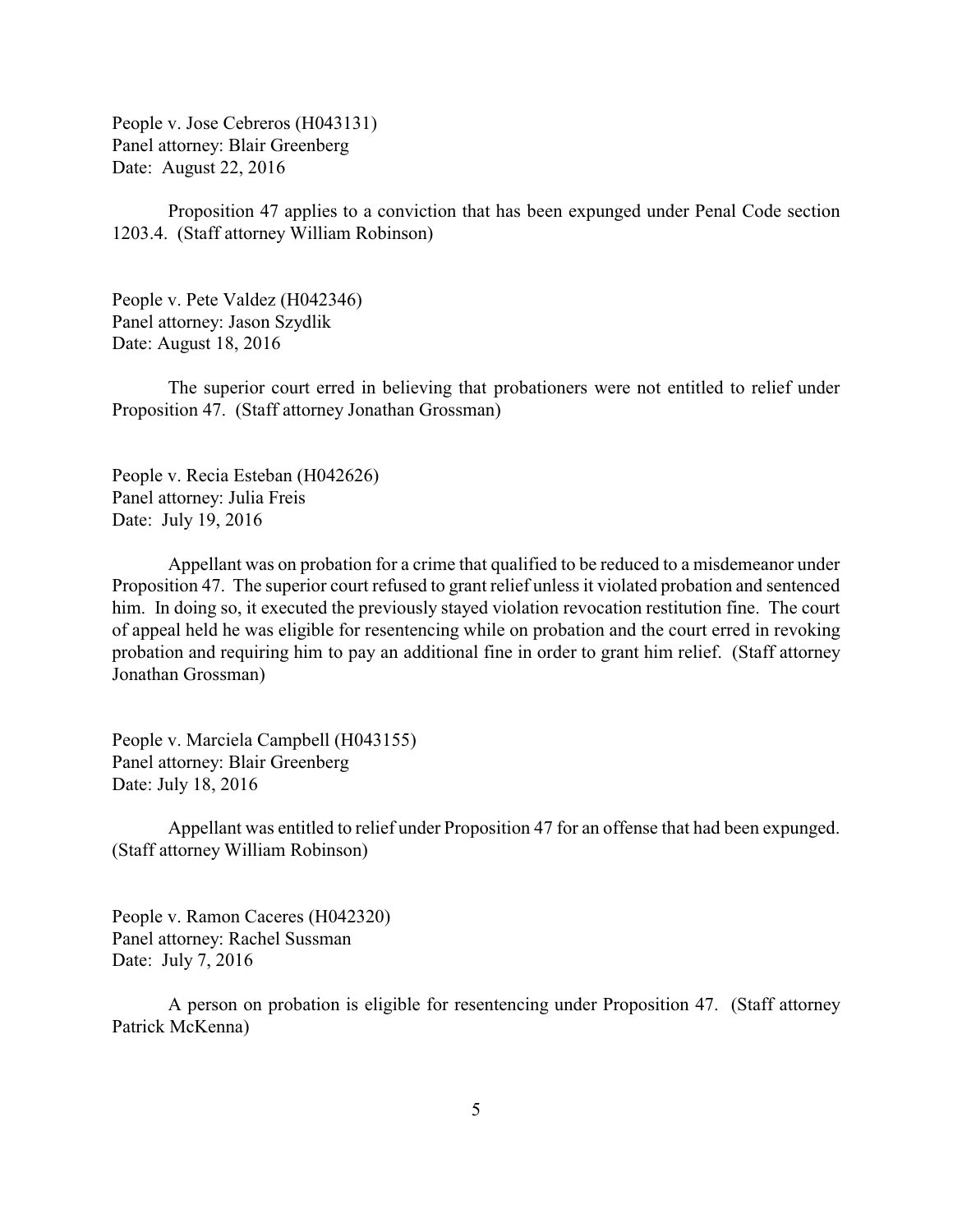People v. Leslie Carreon (H040632) Panel attorney: Monica Stoner Date: June 30, 2016

Appellant was staying in the converted garage of a probationer. In conducting a probation search, the police also searched the converted garage and found contraband in appellant's purse. The police knew it was appellant's room. In a published opinion, the court of appeal reversed the denial of the motion to suppress the evidence. A probation search condition amounts to consent. But the probationer did not have the authority to consent to search appellant's purse in her room. (Staff attorney Patrick McKenna)

People v. Angela Beltran-Carranza (H042332) Panel attorney: Carla Castillo Date: June 28, 2016

The court could not denya petition for resentencing under Proposition 47 simply because the defendant had entered into a plea bargain. (Staff attorney William Robinson)

People v. Johnny Cordova (H041050) Panel attorney: Keith Wattley Date: June 24, 2016

The court held in a published decision that the definition of dangerousness enacted by Proposition 47 applied to cases brought under Proposition 36. (Staff attorney William Robinson)

People v. Eric Dunn (H042059) Panel attorney: Carrie Kojimoto Date: June 24, 2016

The superior court denied the Proposition 47 petition for resentencing because the prosecution would not be able to receive the benefit of the bargain. The superior court said if it granted the petition, the prosecution would be permitted to undo the plea bargain. In a published decision, the court of appeal ruled that the petition could not be denied because there was a plea bargain and the prosecution did not have the authority to withdraw the plea if the petition were granted. (Staff attorney William Robinson)

People v. Ryan Garrett (H041927) Panel attorney: Edward Mahler Date: June 15, 2016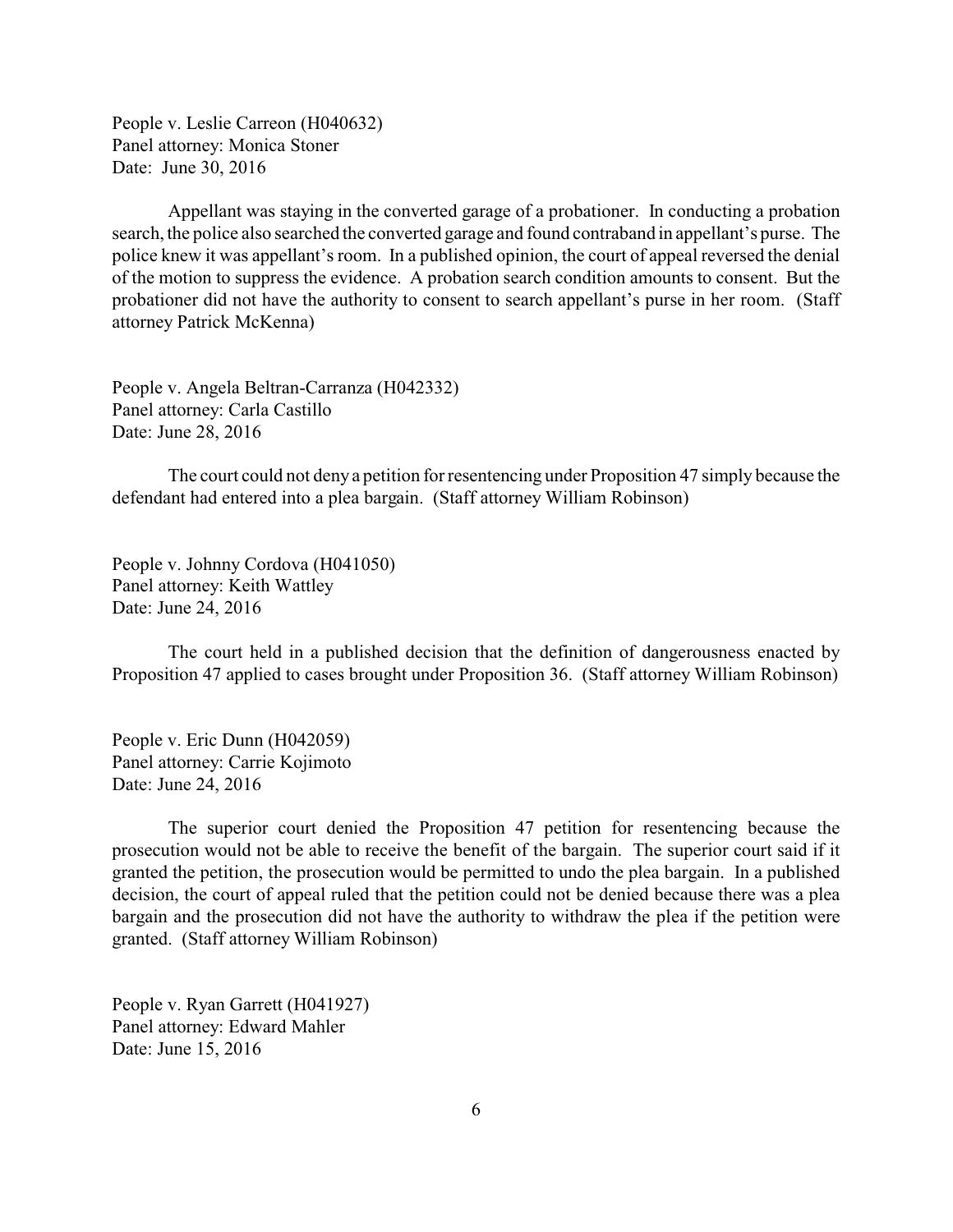In a published decision, the court held that entering a store with intent to commit theft by fraud through identity theft (Pen. Code, § 530.5) is covered by Proposition 47 when the amount is less than \$950. (Staff attorney William Robinson)

People v. Daniel Andrade (H042520) Panel attorney: Mary Jo Strnad Date: June 14, 2016

Proposition 47 applies to expunged convictions. (Staff attorney Patrick McKenna)

People v. Airy (H042552) Staff attorney: William Robinson Date: June 14, 2016

Proposition 47 prohibits resentencing for those who must register under Penal Code section 290, subdivision (c). Appellant must register because he committed a sex offense in another state, but this provision is not found under subdivision (c) of section 290. He thus qualified for resentencing under Proposition 47.

People v. Jack Ochoa (H041918) Panel attorney: Frank McCabe Date: June 13, 2016

Appellant was arrested for being part of a methamphetamine ring with the Nuestra Familia criminal street gang. He was charged with conspiracy to distribute methamphetamine, and he pled to it. Afterward, he was indicted with conspiracy to distribute methamphetamine with a gang enhancement. The court held in a published decision that the second prosecution violated Penal Code section 654 and *Kellett v. Superior Court* (1966) 63 Cal.2d 822. (Staff attorney Paul Couenhoven)

People v. Reynaldo Acidera (H042312) Panel attorney: Rachel Sussman Date: June 7, 2016

A defendant is eligible for resentencing under Proposition 47 when he is on probation. (Staff attorney Jonathan Grossman)

People v. Justin Edwards (H042627)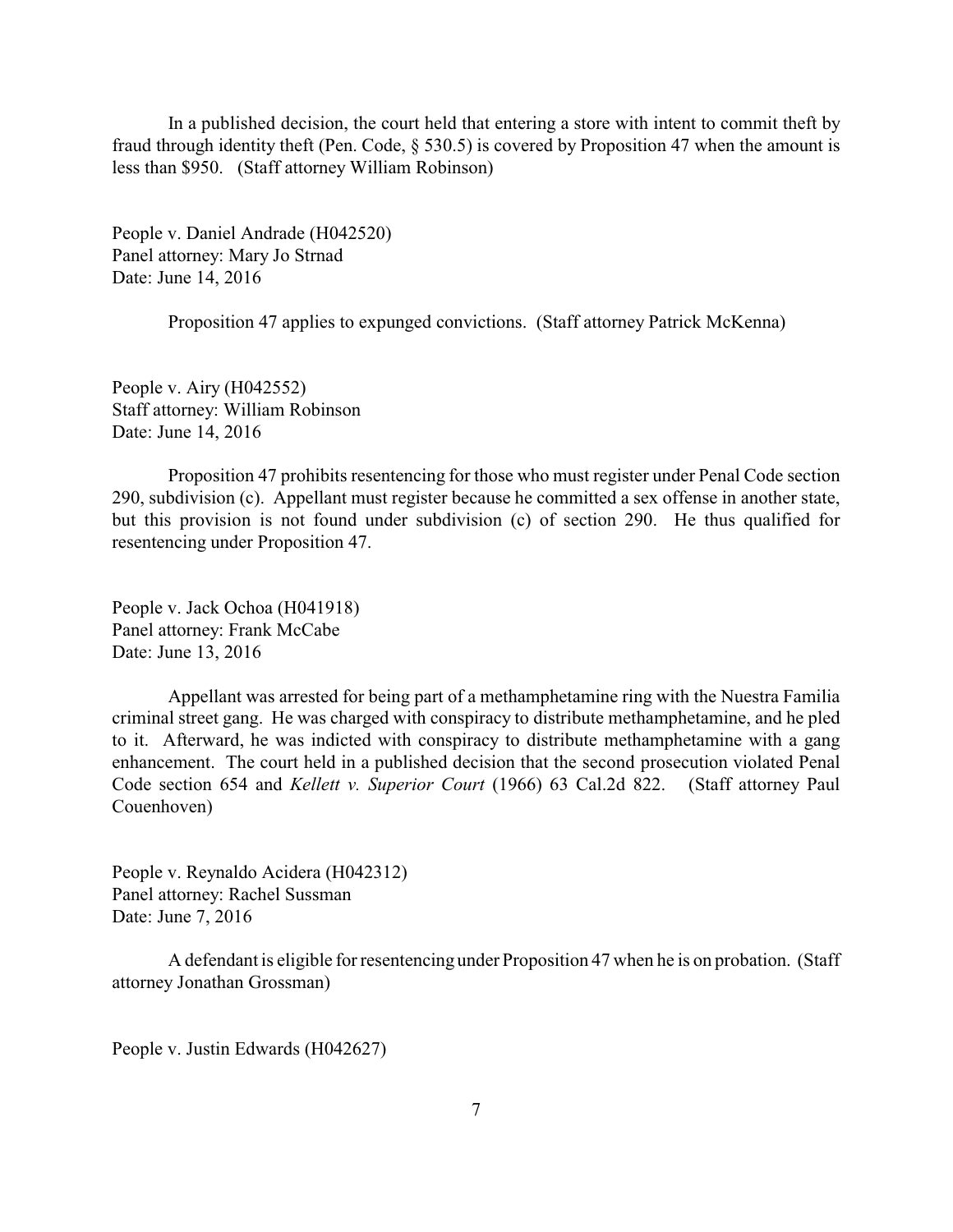Panel attorney: Rachel Sussman Date: May 31, 2016

A defendant is eligible for resentencing under Proposition 47 when he is on probation. (Staff attorney William Robinson)

People v. Freddy Espino (HJ040942) Panel attorney: Rudy Alejo Date: May 24, 2016

After appellant was stopped for speeding, he was searched and the officers found a crystallike object in his pocket. Suspecting it was crystal methamphetamine, the officer handcuffed appellant. The officer then determined the object was not drugs but probably jewelry. But appellant remained handcuffed when the officer asked for permission to search the car. Appellant agreed, and drugs were found in the car. In a published decision, the court determined appellant was arrested when he was handcuffed. When the officer determined the object was not drugs, there was no longer probable cause for an arrest. His consent while under arrest without probable cause was invalid. (Staff attorney Jonathan Grossman)

People v. Hoan Do (H041759 et al.) Panel attorney: Sejal Patel Date: May 10, 2016

An officer went to a house after receiving a dispatch to do a "welfare check." The reporting party from Massachusetts called concerned that her sister was being held hostage at the house where cocaine was being grown. The reporting party said her sister was Kathy Nguyen and the renter of the property was Hoan. The caller provided a description of both. The officer arrived at the house and saw two people outside matching their descriptions. They identified themselves as Hoan Do and Kathy Nguyen. Nguyen said she was the landlord and was not being held hostage. She did not know if there was anyone else inside. She did look nervous. The police searched the house and found marijuana being grown. The court of appeal reversed the denial of the suppression motion, holding there was not an objective basis for suspecting there was an emergency concerning one's safety to justify the warrantless entry of the house. (Staff attorney William Robinson)

People v. Joshua Nay (H040384) Staff attorney: Patrick McKenna Date: April 26, 2016

The officers could not detain appellant for possessing marijuana paraphernalia, which is not illegal. Though the officer had cause to pat search him for weapons, the officer lacked justification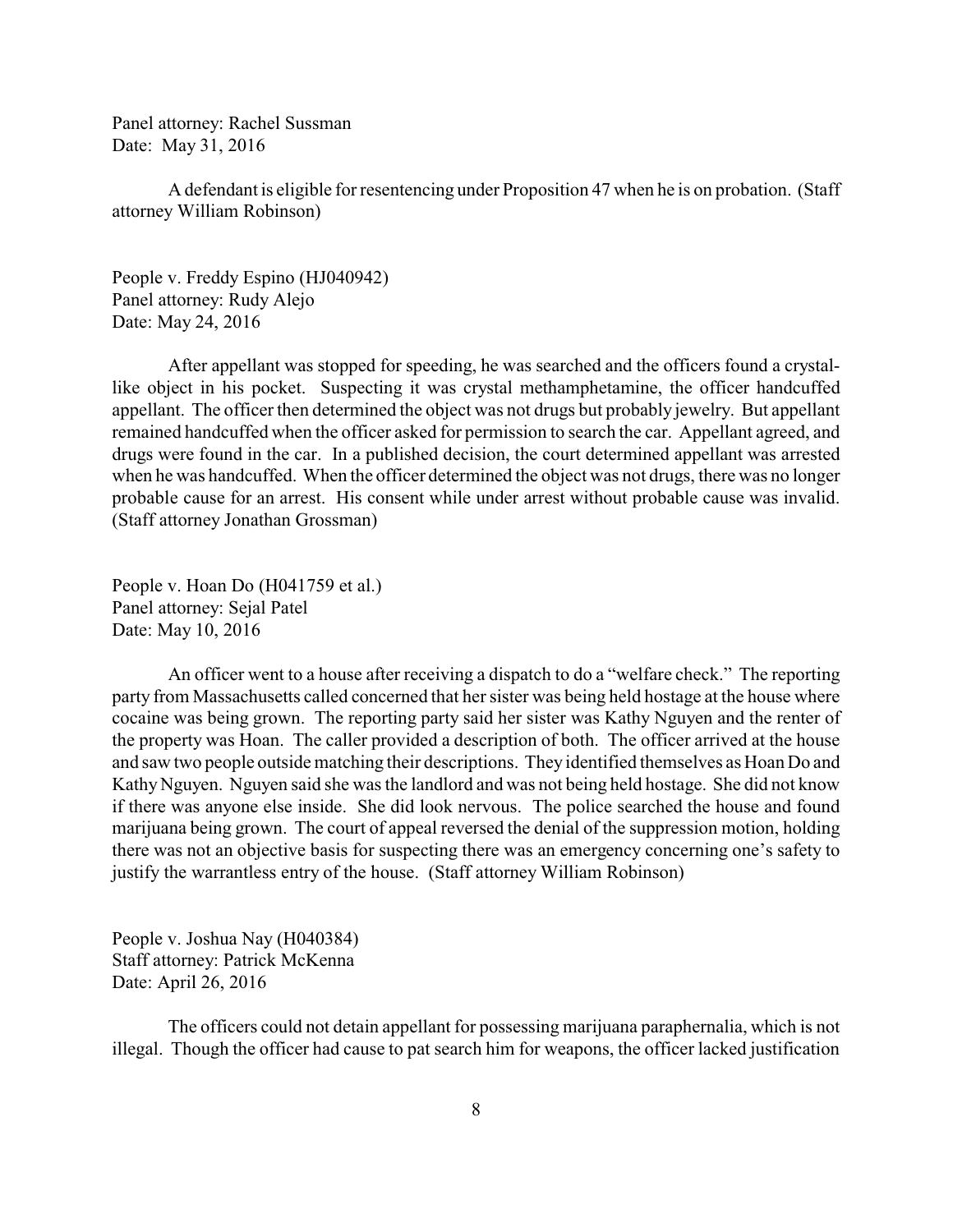to remove a glass pipe from appellant's pants pocket because the officer did not say he believed it was a weapon or anything but a marijuana paraphernalia.

People v. Melecio Padillo (H041625) Panel attorney: Edward Mahler Date: April 19, 2016

Appellant's convictions were reduced to misdemeanors pursuant to Proposition 47. The court should have applied excess time in custody to his fines. (Staff attorney Jonathan Grossman)

People v. James Andert (H041834) Panel attorney: Katja Grosch Date: April 11, 2016

Appellant was held to answer. Although he waived his right to a speedy arraignment on the information, this did not permit the prosecution to delay filing the information more than 15 days after the preliminary hearing, as required by statute. Because the case had been dismissed before, appellant was entitled to have the conviction reversed. (Staff attorney Patrick McKenna)

People v. Martha Gomez(H042357) Panel attorney: Katherine Dwight Date: March 21, 2016

Proposition 47 applied to those on probation. (Staff attorney Lori Quick)

People v. Roger Storment (H042338) Panel attorney: Carla Castillo Date: February 29, 2016

The court refused to reduce appellant's conviction for forgery to a misdemeanor under Proposition 47 because there was a plea bargain. The court of appeal reversed. (Staff attorney Paul Couenhoven)

People v. Juan Rodriguez (H042101) Panel attorney: Morgan Taylor Date: February 22, 2016

The superior court erred in believing that auto theft was not covered by Proposition 47.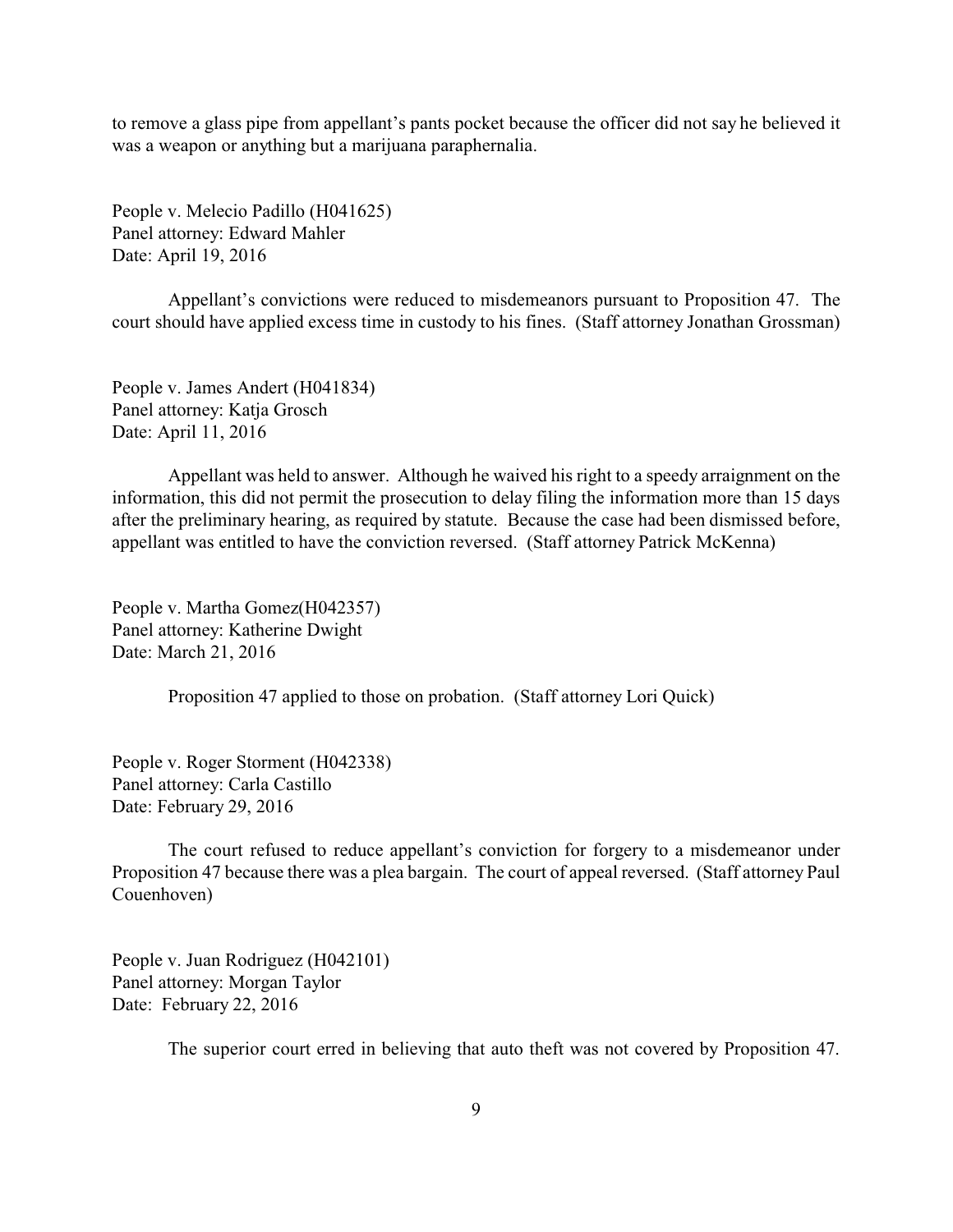(Staff attorney William Robinson)

People v. Antonio Silva (H042164) Panel attorney: Michael Sampson Date: February 11, 2016

Appellant's conviction was reduced to a misdemeanor. He was entitled to have excess time in custody credited toward his fines. (Staff attorney Paul Couenhoven)

People v. Rafaela Garcia (H042396) Staff attorney: William Robinson Date: February 10, 2016

Monterey denied reducing a conviction under Proposition 47 because appellant was on probation. The court of appeal reversed, holding in a published opinion that a probationer has been "sentenced" under Prop. 47.

People v. Felix (H042334) Panel attorney: Carla Castillo Date: February 8, 2016

Appellant was entitled to have his conviction for possession of methamphetamine reduced to a misdemeanor under Proposition 47. (Staff attorney Paul Couenhoven)

People v. Manuel Ortiz(H042062) Panel attorney: Blair Greenberg Date: January 8, 2016

The court ruled in a published decision that someone convicted of stealing a motor vehicle (as opposed to unlawfully driving it) under Vehicle Code section 10851 is eligible for resentencing under Proposition 47 if it can be shown the value of the vehicle was less than \$950. (Staff attorney William Robinson)

## **ERROR AT TRIAL OR HEARING**

People v. James Cramer et al. (H34348) Panel attorneys: Eric Weaver, David Martin, Maribeth Halloran Date: December 30, 2016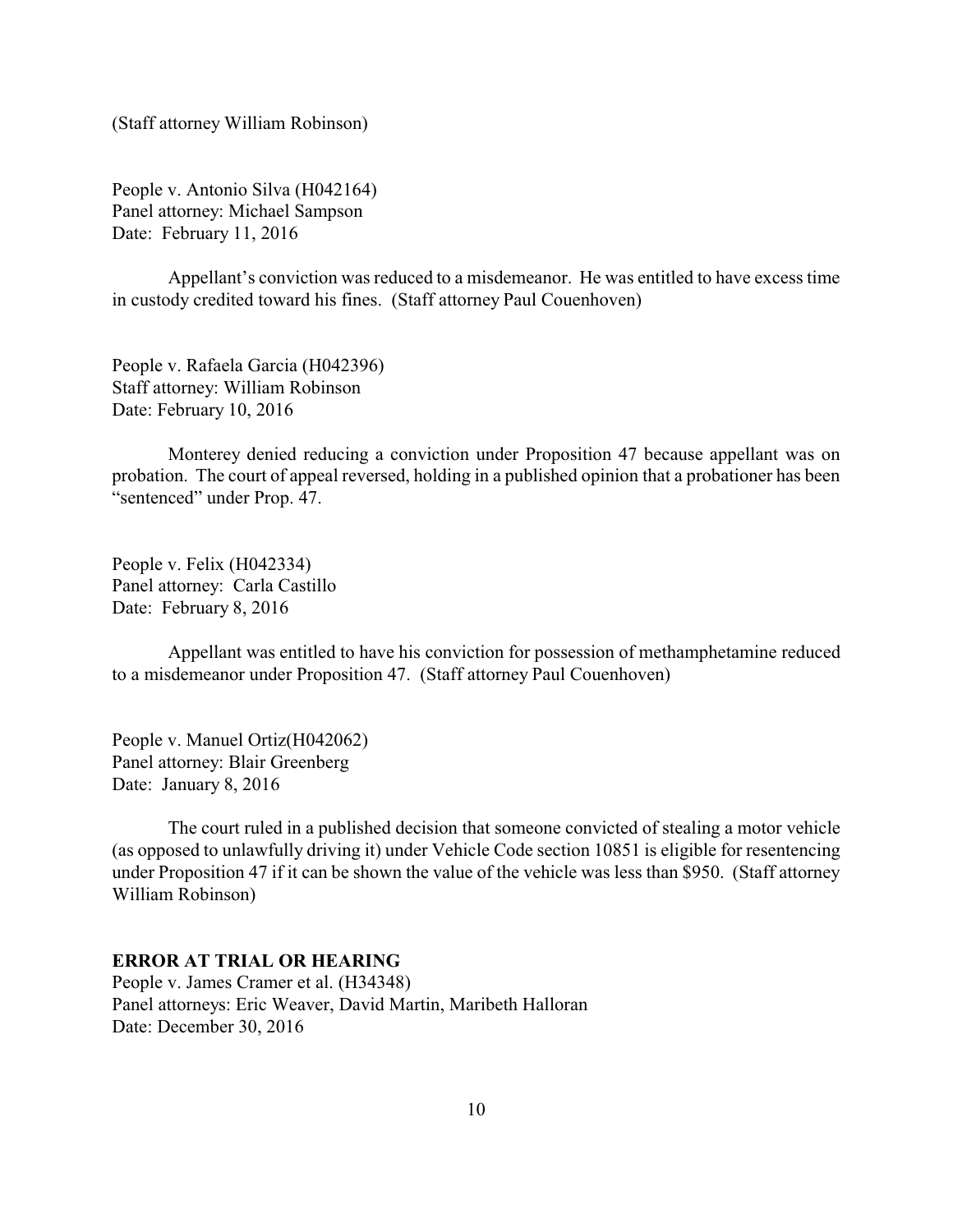<span id="page-10-0"></span>The gang expert testified that the Nuestra Familia gangwas notoriouslyviolent and described violent murders. This testimony was only marginally relevant to proving the allegations and should have been excluded under Evidence Code section 352. The prejudice required reversal of the gang findings. (Staff attorney Lori Quick)

People v. Paul Gauwain (H042644) Panel attorney: Julia Freis Date: December 28, 2016

Trial counsel waived the defendant's right to a jury in an MDO extension trial. Because there was not finding the defendant lacked the capacity to make this decision, waiver of the right to jury needed to be made personally by the defendant. (Staff attorney Jonathan Grossman)

People v. Stillwell (H041819) Panel attorney: Jean Matulis Date: November 29, 2016

Appellant was committed for life under the SVP Act. The court of appeal agreed the judgment must be reversed because hearsay evidence was improperly admitted through the expert as a basis for the opinion. Further, there was a potential equal protection claim that SVP defendants had a right not to testify. (Staff attorney Lori Quick)

People v. Manuel Rosas (H038879) Panel attorney: Eric Weaver Date: November 16, 2016

Admission of testimonial hearsay through the gang expert was prejudicial not only to the gang allegations but also to the underlying charge, requiring reversal of the judgment. (Staff attorney Lori Quick)

People v. Everardo Robles-Carvajal (H039162) Panel attorney: Gordon Scott Date: June 30, 2016

Appellant violated probation by picking up a new case. Trial counsel waived his appearance at the sentencing hearing. Counsel did not have this authority. The court erred in sentencing appellant without him present or a personal waiver from him. It also failed to consider to impose his sentence concurrent with the other sentence and failed to award proper presentence credits. Trial counsel was ineffective for not protecting appellant's rights in these matters. (Staff attorneyWilliam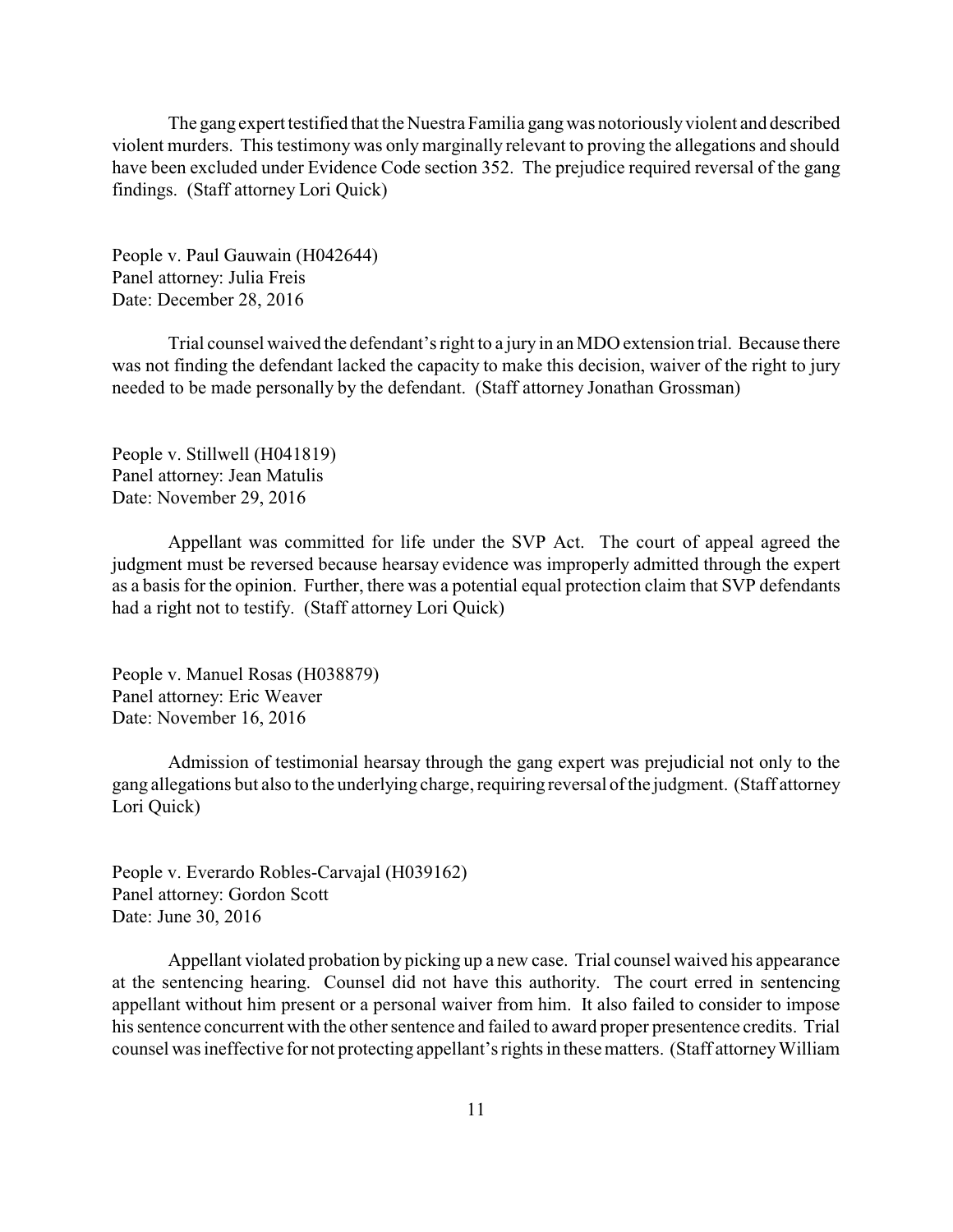Robinson)

People v. Jose Olivas (H040864) Panel attorney: Robert Angres Date: June 28, 2016

Several offenses were charged in the alternative. The jury asked which order it should consider the charges, and the trial court responded it should not consider the lesser related charges unless it first acquits on the greater charges. The court of appeal decided in a published decision this was error requiring reversal of those charges. (Staff attorney Paul Couenhoven)

In re S.V. (H041274) Panel attorney: Jonathan Gettleman Date: May 17, 2016

Trial counsel was ineffective for not objecting to an officer's testimony that appellant was the "primary aggressor" in a fight in which he claimed self-defense. (Staff attorney William Robinson)

People v. Israel Lopez and Richard Guerrero (H039476) Panel attorneys: Frank McCabe and John Dwyer Date: May 10, 2016

Guerrero received ineffective assistance of counsel when trial counsel asked some questions that opened the door to the admission of damaging evidence. As to both defendants, the abstract of judgment was corrected because it could be read erroneouslyto indicate that the defendants must pay the fines twice. (Staff attorney Paul Couenhoven)

People v. James O'Day (H041099) Panel attorney: Alfons Wagner Date: March 23, 2016

The trial court was required to obtain a personal waiver of the right to a jury in order to proceed with a court trial in an NGI extension proceeding. (Staff attorney Paul Couenhoven)

People v. Peter Mortimer (H037530) Panel attorney: Julia Spikes Date: March 23, 2016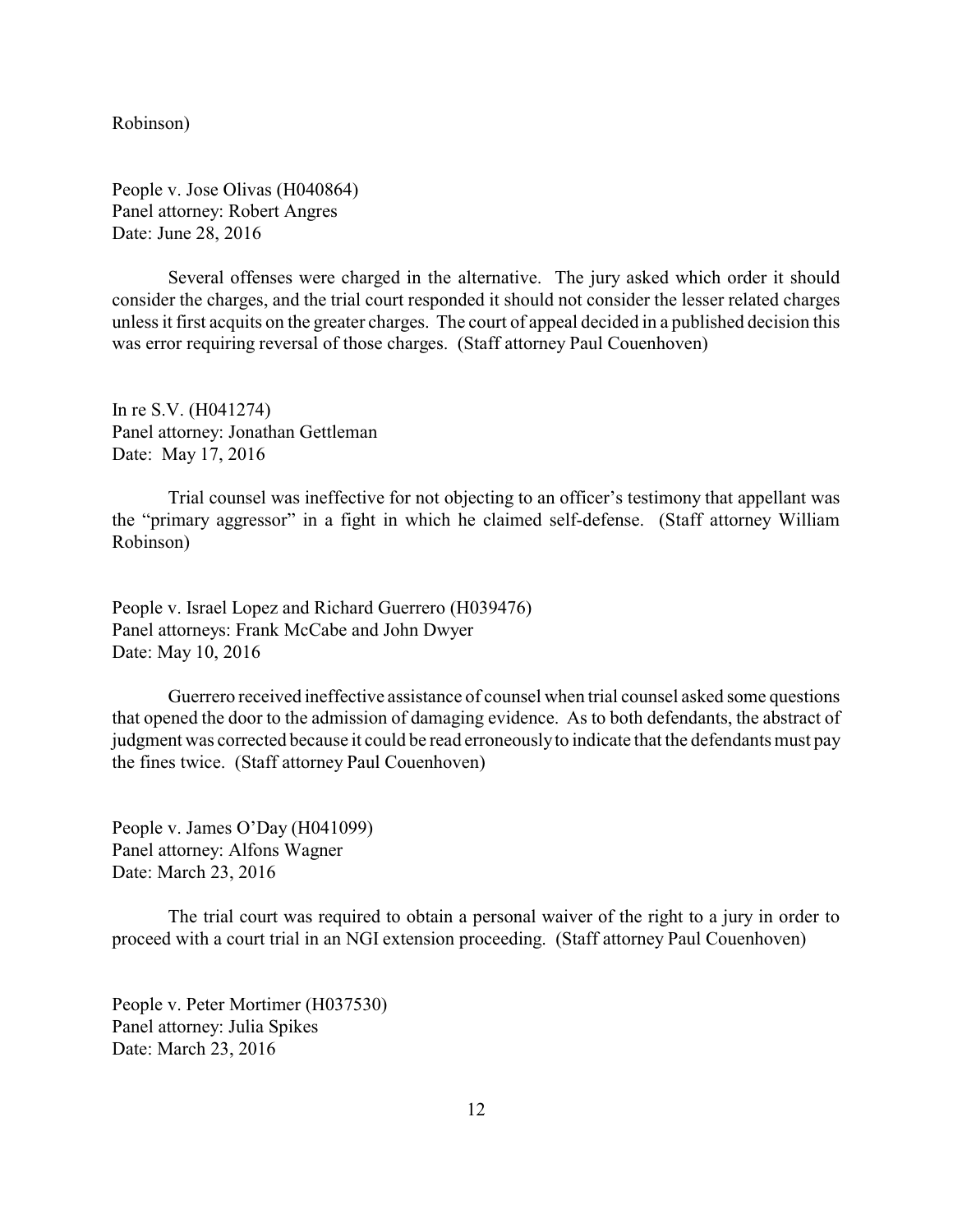<span id="page-12-0"></span>The trial court was required to obtain a personal waiver of the right to a jury in order to proceed with a court trial in an NGI extension proceeding. (Staff attorney William Robinson)

People v. Corey Tidwell (H042335) Panel attorney: Rachel Sussman Date: March 17, 2016

In a published decision, the court of appeal decided that Proposition 47 applies to a qualifying felony conviction that had been expunged. (Staff attorney Lori Quick)

People v. Felecia Bica (H041776) Panel attorney: Alex Green Date: February 8, 2016

A jury convicted appellant of two counts of assault with a deadly weapon on a peace officer and reckless evasion, among other things. The court modified the accident instruction to make it appear that there was no accident defense if there was "culpable negligence." Because this was an incorrect statement of the law, the conviction for assault was reversed. (Staff attorney Patrick McKenna)

#### **SENTENCING**

People v. Alvarado (H040802) Panel attorney: Thomas Singman Date: December 14, 2016

Sex offender conditions of probation were modified to not violate the constitutional right concerning self-incrimination and privacy. Other probation conditions were modified to require knowledge. (Staff attorney Paul Couenhoven)

People v. Matthew Ruiz et al. (H040242) Panel attorneys: Maureen Fox and Steve Bedrick Date: November 30, 2016

The minors were tried as adults and sentenced to life in prison. The matter was remanded to the trial court to determine if they are entitled to a hearing under *People v. Franklin* (2016) 63 Cal.4th 261 to establish a record concerning their youthfulness when the crime was committed. (Staff attorney William Robinson)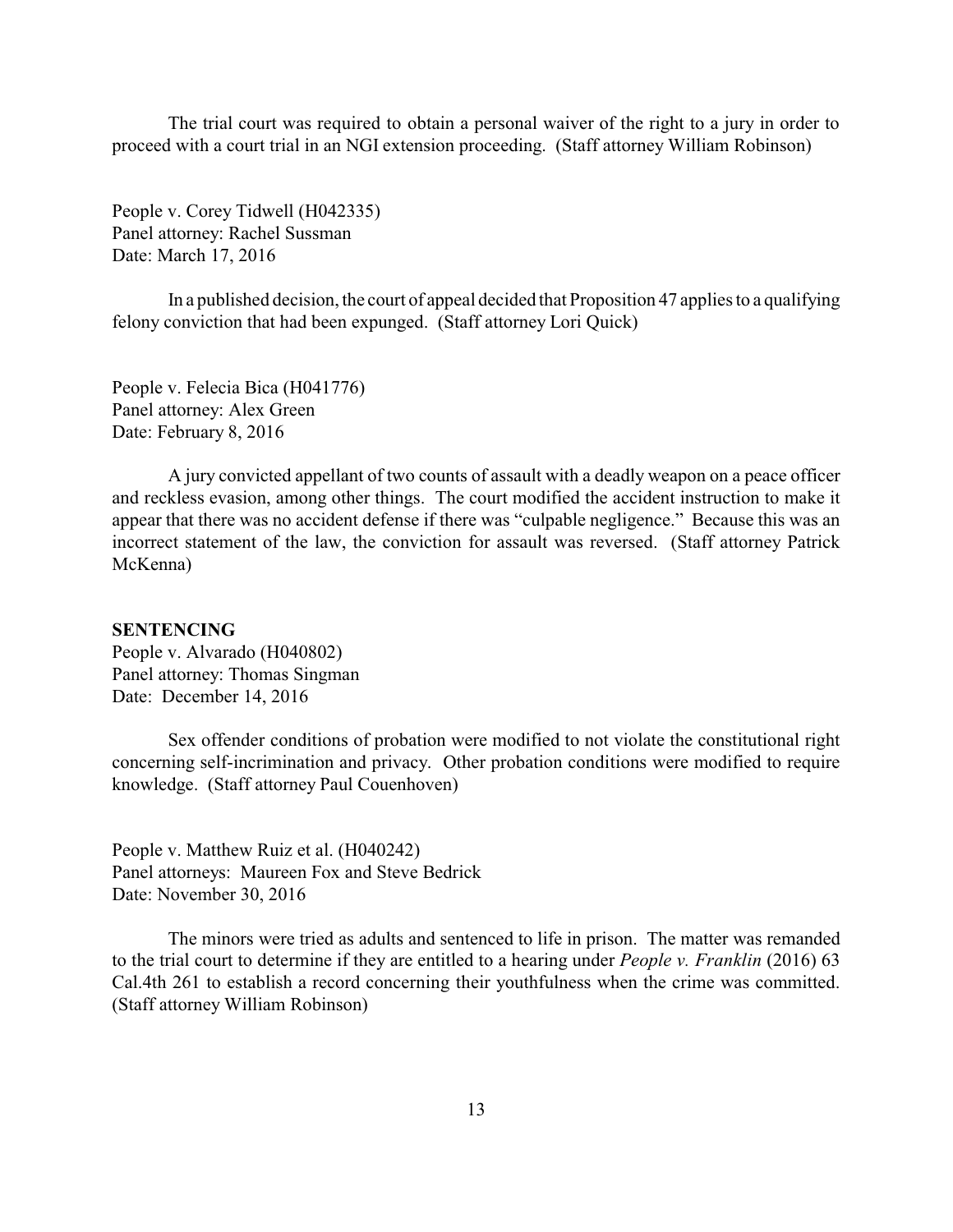People v. Jose Saldivar (H042887) Panel attorney: Joy Maulitz Date: November 21, 2016

A condition of probation not to possess burglary tools was modified to require knowledge. (Staff attorney Lori Quick)

People v. Ericka Martinez (H042513) Panel attorney: Kevin Lindsley Date: November 18, 2016

Appellant was on probation when she filed a petition under Proposition 47. The court erred in believing it must revoke probation and sentence the defendant to prison before granting the petition, (Staff attorney William Robinson)

People v. Edith Rosario (H042286) Panel attorney: David Scopp Date: November 14, 2016

A stay away condition of probation requires knowledge. (Staff attorney Patrick McKenna)

People v. Ubaldo Sanchez (H040503) Panel attorney: Kyle Gee Date: November 9, 2016

Because the crime was committed in 1982, the court could only impose a restitution fine under former Government Code section 13967. (Staff attorney Lori Quick)

People v. Roy Maldonado (H043371) Panel attorney: Courtney Shevelson Date: November 7, 2016

The court lacked the authority to impose a stay away order for a defendant not on probation. (Staff attorney Jonathan Grossman)

People v. Jose Sandoval (H042448) Panel attorney: Alissa Bjerkhoel Date: November 4, 2016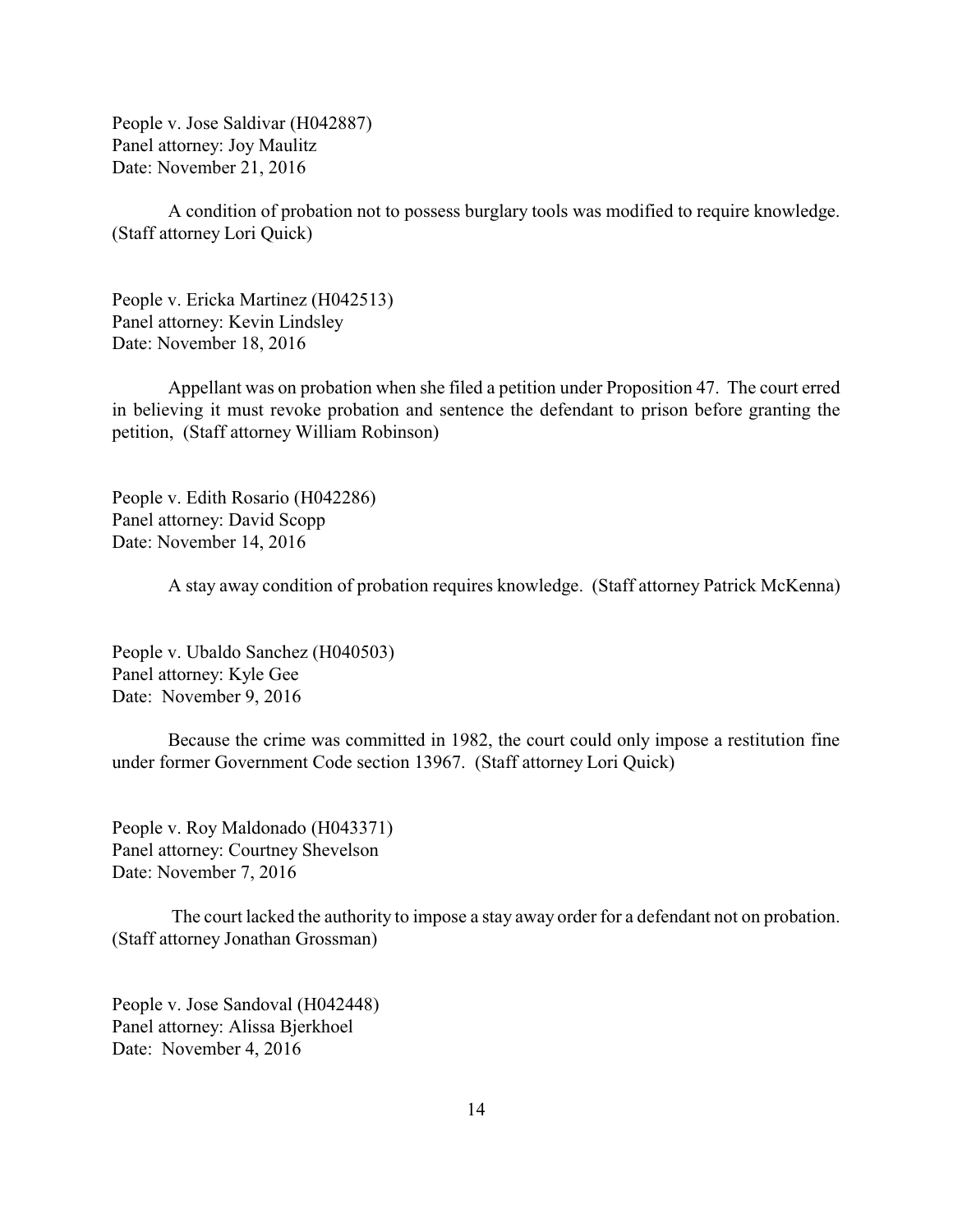Appellant was sentenced to prison for residential burglary for two years, though he had more than two years of presentence credits. The court lacked the authority in ordering him to stay away from the victim because it did not have jurisdiction to set terms of parole. The court also failed to dismiss a prison prior pursuant to the plea bargain. And excess time in custody must be credited toward his fines. (Jonathan Grossman)

People v. Jorge Diaz (H042670) Panel attorney: Paul Carroll Date: October 26, 2016

The restitution fines were reduced to reflect the statutory formula that existed at the time the crime was committed. (Staff attorney William Robinson)

People v. Jesus Serrano (H042471) Panel attorney: Nancy Brandt Date: October 11, 2016

A probation condition not to "associate with persons whose behavior might lead to criminal activities" was stricken as being unconstitutionally vague. (Staff attorney William Robinson)

People v. Troy Avilla (H040750) Panel attorney: Susannah McNamara Date: October 11, 2016

The punishment for two counts of making criminal threats and for assault with a deadly weapon must be stayed in lieu of the punishment for two counts of robbery. Further, the court could not impose an indeterminate term for commercial burglarywith two prior strikes, though he was also convicted of robbery. (Staff attorney Lori Quick)

People v. Johnny Suarez (H041111) Panel attorney: Ron Boyer Date: October 5, 2016

The punishment for felon in possession of a firearm must be stayed under Penal Code section 654 in lieu of the punishment for assault with a deadly weapon. Further, the court was required to state the basis for its fines and to award presentence credits. (Staff attorney Lori Quick)

People v. Connors (H042385)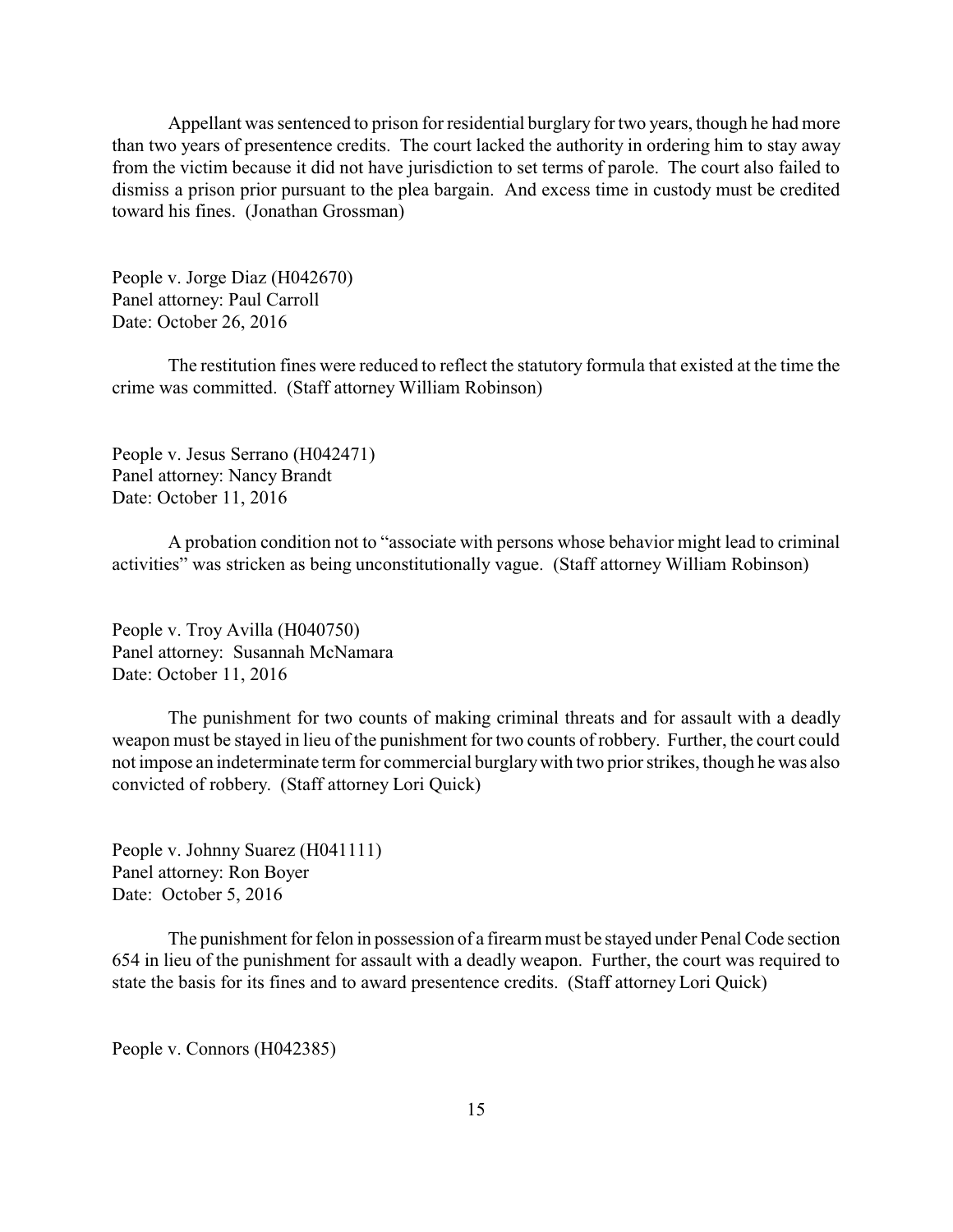Panel attorney: Katherine Dwight Date: September 27, 2016

A probation condition not to possess sexually explicit material was modified to require knowledge. (Staff attorney Jonathan Grossman)

People v. Zeferino Espinoza (H039219) Panel attorneys: Lawrence Gibbs and E. Michael Linscheid Date: September 26, 2016

Appellant was convicted of possessing marijuana as a misdemeanor. While the appeal was pending, the crime was reduced to an infraction. He was entitled to have the conviction reduced on appeal. (Staff attorney Jonathan Grossman)

People v. Juan Amezquita (H042748) Panel attorney: William Holzer Date: September 19, 2016

Appellant pled to felony attempted grand theft with the agreement he would be placed on probation for five years, and it will be reduced to a misdemeanor if he is successful after one year. More than a year later, he violated probation. Nonetheless, he was entitled to have the conviction reduced to a misdemeanor under the terms of the plea bargain. (Staff attorney William Robinson)

People v. Roberto Mendoza (H042130) Panel attorney: Michael Flynn Date: August 30, 2016

Appellant was convicted of stalking and five counts of contempt for violating a restraining order. The punishment for contempt needed to be stayed under Penal Code section 654. (Staff attorney Paul Couenhoven)

In re Isaiah S. (H042774) Panel attorney: Laura Pedicini Date: August 24, 2016

A no contact condition of probation was modified to require knowledge. (Staff attorney Patrick McKenna)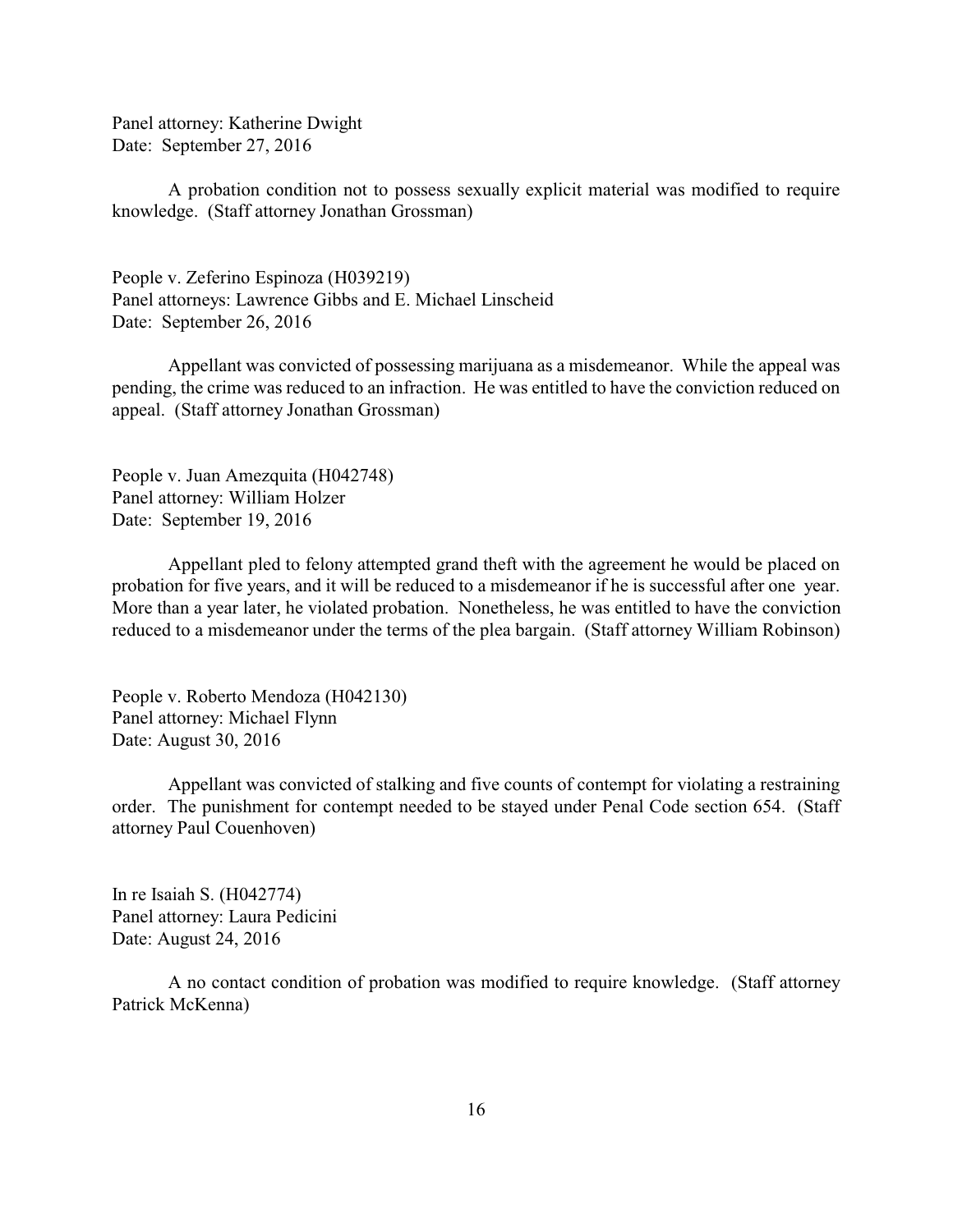In re D.C. (H042615) Panel attorney: Eileen Manning-Villar Date: August 23, 2016

A curfew as a condition of probation was modified to permit the minor to be out with his parent or guardian. (Staff attorney Lori Quick)

People v. William Brown (H040734) Panel attorney: Joy Maulitz Date: August 18, 2016

The same prior conviction could not serve as a prison prior and a prior serious felony conviction. (Staff attorney Patrick McKenna)

People v. Arevalo (H041071) Staff attorney: Lori Quick Date: July 29, 2016

The defendant was convicted of a sex offense. The abstract of judgment stated the court prohibited visitation with the victim and the family under Penal Code section 1202.5. The abstract needed to be corrected to reflect that court orally prohibited visitation only with the victim.

People v. Thomas Wingo (H042624) Panel attorney: Peter Goldscheider Date: July 15, 2016

Appellant was on probation when he was convicted of committing a new offense. The court imposed its punishment without stating they were to be served consecutively, but it awarded presentence credits in only one of the cases. Because the probation violation was based solely on the same conduct and he was ordered to serve the time concurrently, he was entitled to presentence credits in both cases. The court stating afterward that it intended to impose a consecutive sentence was not effective. (Staff attorney Jonathan Grossman)

People v. Cristina Rodriguez (H042534) Panel attorney: Katja Grosch Date: June 30, 2016

Probation conditions prohibiting tattoos and possession of police scanners were modified to avoid problems with vagueness and overbreadth. (Staff attorney Paul Couenhoven)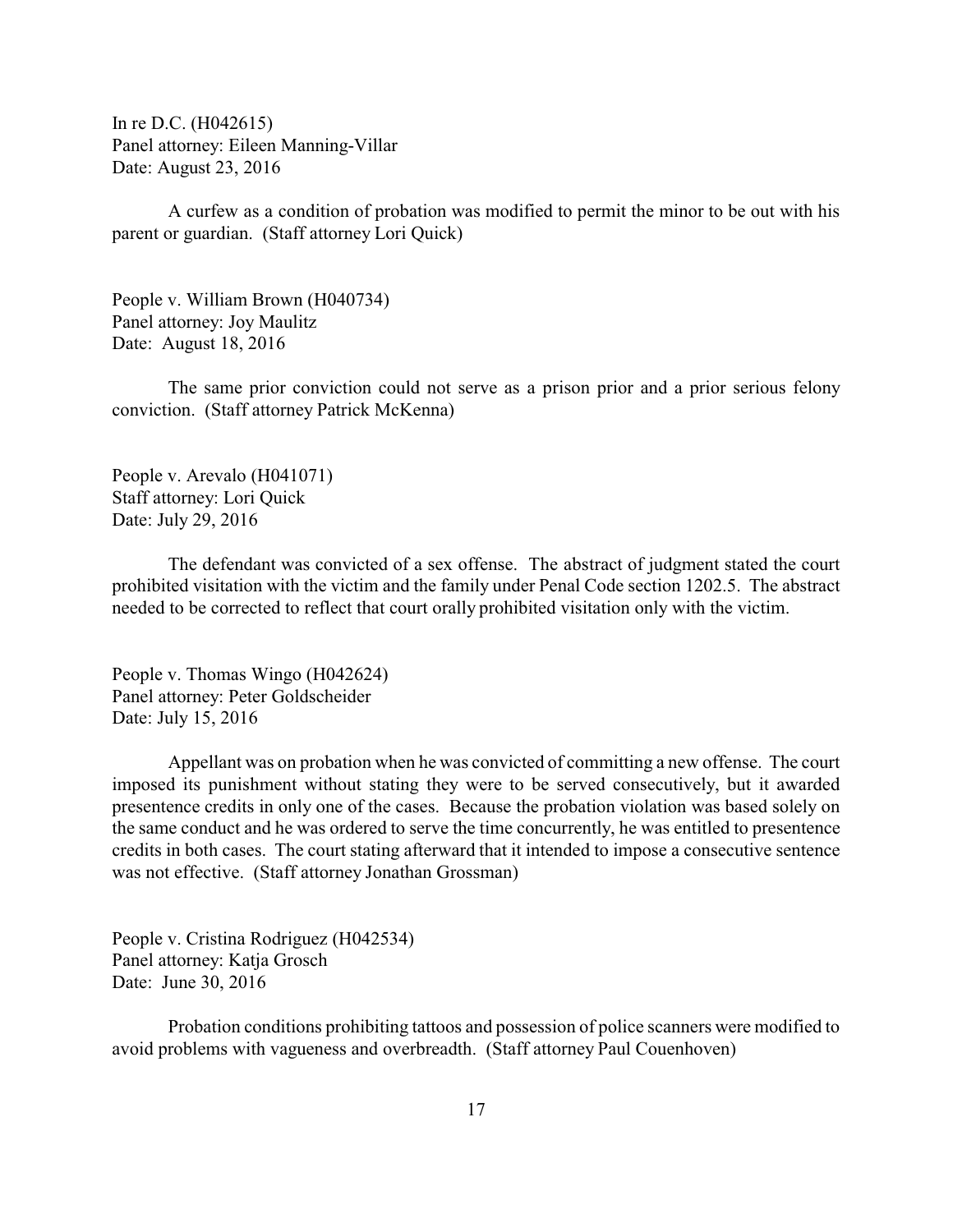People v. Wallace Carmalt (H038402) Panel attorney: John Dwyer Date: June 28, 2016

The court imposed the incorrect amount of penalty assessments to the fines. (Staff attorney William Robinson)

People v. Ruiz (H042398) Panel attorney: Lise Breakey Date: June 28, 2016

The punishments for contacting a minor with the intent to commit a sexual offense and for meeting the minor for lewd purposes must be stayed in lieu of the punishment for committing lewd conduct on the minor on the day in question. (Staff attorney Jonathan Grossman)

People v. Bradley Moore (H042279) Staff attorney: Jonathan Grossman Date: June 14, 2016

Appellant admitted a violation of probation, but the court never reinstated probation. The court erred in keeping probation in summary revoked status.

People v. Bernabe Lopez (H040272) Panel attorney: Stephanie Adraktas Date: June 10, 2016

When the same prior conviction qualifies as both a serious felony and a violent felony, the enhancement for the violent felony must be stricken, not stayed. (Staff attorney William Robinson)

People v. Gregorio Frias (H040691) Panel attorney: Maggie Shrout Date: June 10, 2016

The court should have calculated the restitution fine based on the formula that existed at the time of the offense, not at the time of sentencing. (Staff attorney William Robinson)

People v. Jose Ocegueda (H041157)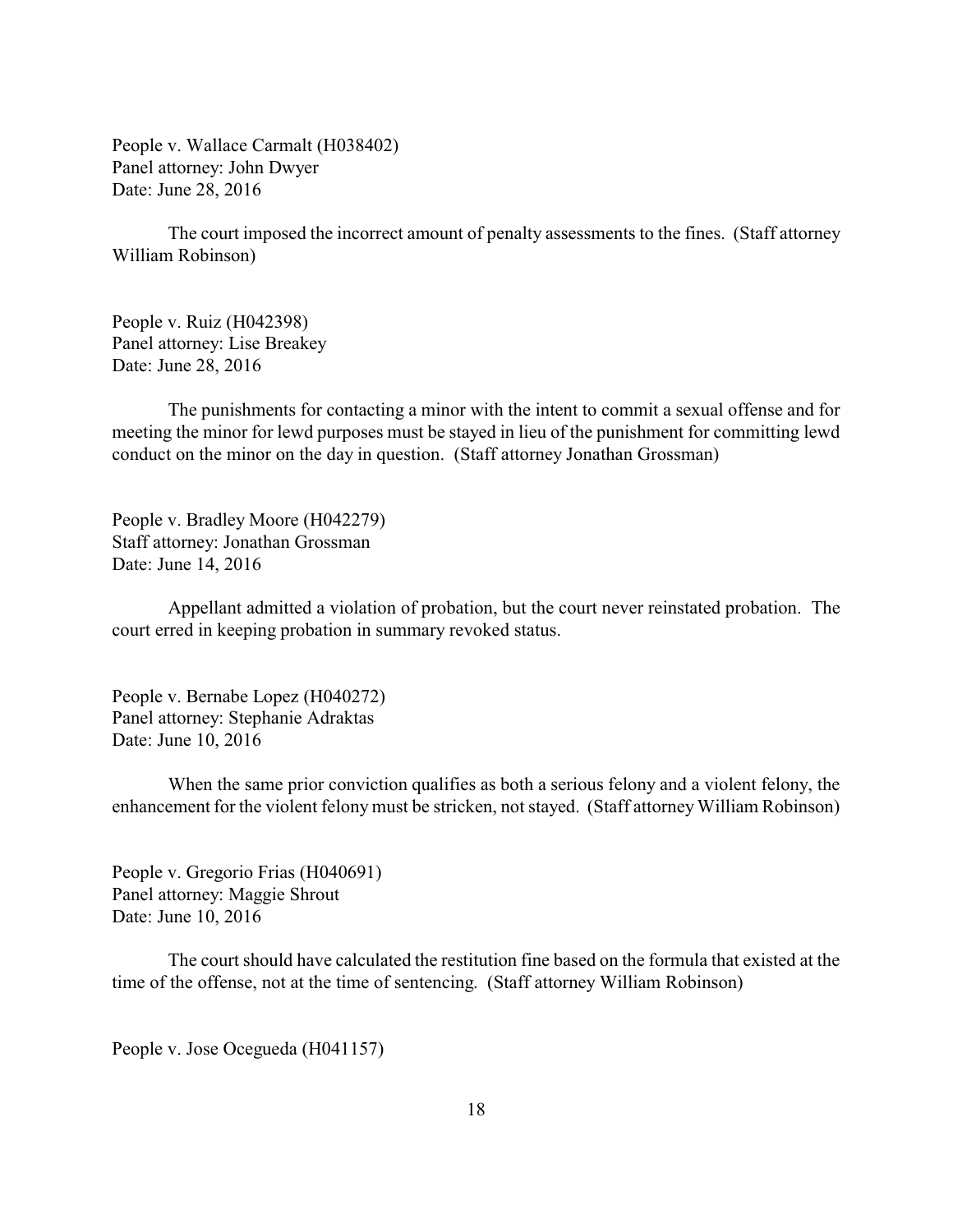Staff attorney: Paul Couenhoven June 9, 2016

The court erred in imposing a full consecutive subordinate term, instead of one-third the middle term. The appellate court also said in the published portion of the opinion that mental disability is relevant in determining whether a defendant committed attempted voluntary manslaughter under an imperfect self-defense claim, but the error was harmless.

People v. Garcia (H040262) Panel attorney: Gene Vorobyov Date: May 27, 2016

The punishment for robbery should have stayed under Penal Code section 654 in lieu of the punishment for kidnapping for robbery. (Staff attorney William Robinson)

In re L.G. (H42455) Panel attorney: Eileen Manning-Villar Date: May 25, 2016

The juvenile court failed to determine if a wobbler was a felony or misdemeanor, miscalculated the maximum confinement time, and failed to provide the proper amount of predispositional credits. (Staff attorney Patrick McKenna)

People v. Mark Bernard (H041733) Panel attorney: Charles Marson Date: May 18, 2016

The court lacked the authority to impose an additional restitution fine upon a violation of probation. (Staff attorney William Robinson)

People v. Albert Martinez (H039734) Panel attorney: Maureen Fox Date: May 11, 2016

Appellant's sentencewas enhanced for committing a serious felonyunder Penal Code section 667, subdivision (a) and under section 186.22, subdivision (b)(1)(B) which provides for an increased penalty for committing a serious felony for the benefit of a gang. But the only reason why the crime was a serious felony was because of the gang enhancement. Thus, the court could only impose one of the enhancements. (Staff attorney Paul Couenhoven)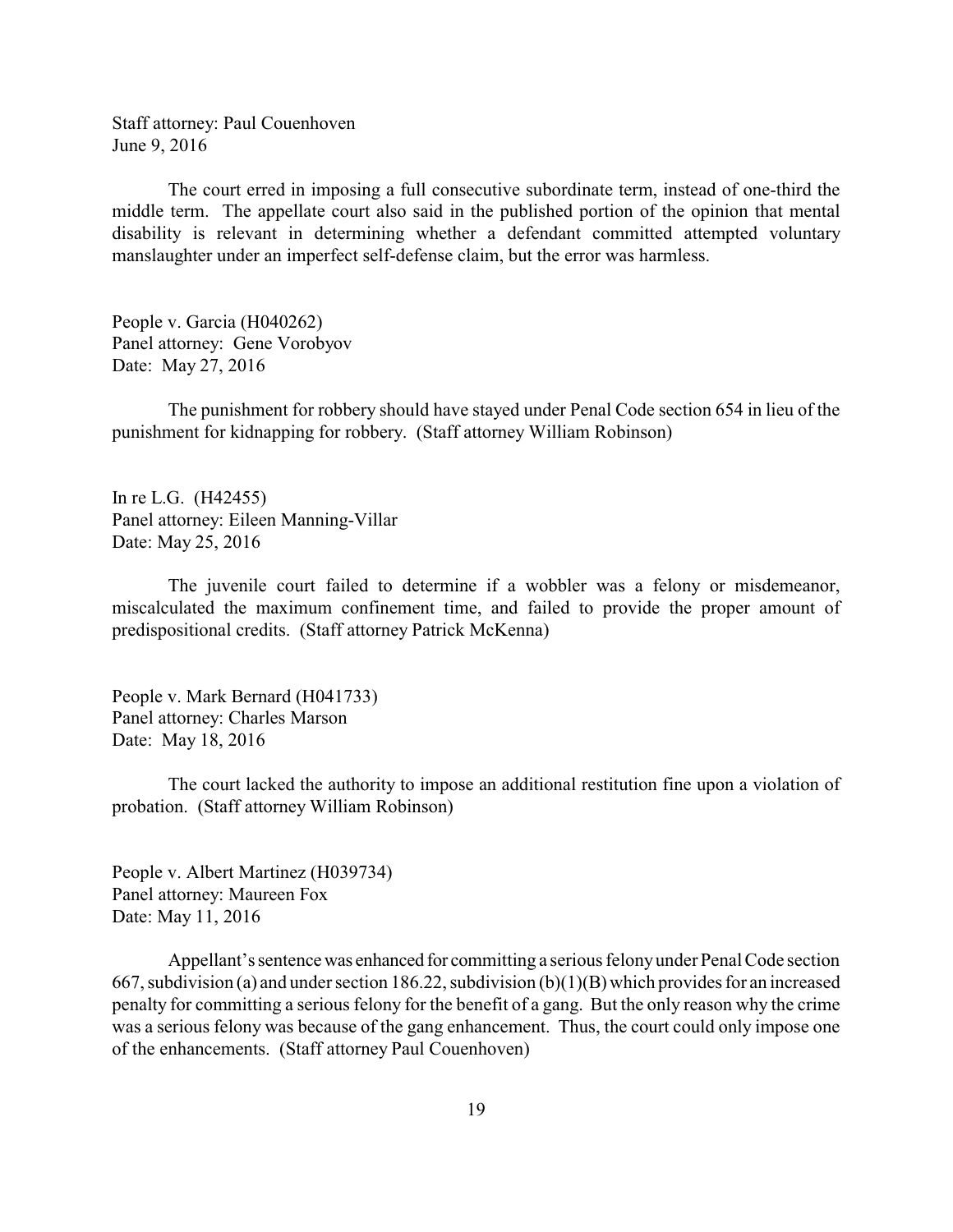People v. Roberto Casarez (H042353) Panel attorney: Carla Castillo Date: May 11, 2016

Proposition 47 applied to those on probation. (Staff attorney Lori Quick)

People v. Michael Reyes (H041629) Staff attorney: William Robinson Date: May 10, 2016

The restitution fines could not be increased on remand.

People v. Erin Fischer (H042791) Panel attorney: Ozro Childs Date: May 2, 2016

Although appellant received credit for time served, and thus his prison sentence was a paper commitment, the applicable statute for presentence credits was Penal Code section 4019, not section 2993.1 because possession of a loaded firearm in a vehicle by a felon was not a violent felony. (Staff attorney Paul Couenhoven)

People v. Eduardo Munoz (H040873) Panel attorneys: Jeffrey Glick Date: April 226, 2016

A stay away order was modified to avoid problems with vagueness. (Staff attorney Lori Quick)

People v. Miguel Rivera (H041742) Staff attorney: Jonathan Grossman Date: March 28, 2016

The trial court erred in imposing a one year term for a first time offense of driving under the influence. The maximum potential sentence was six months.

People v. Mario Soto (H42115) Panel attorney: Michelle May Peterson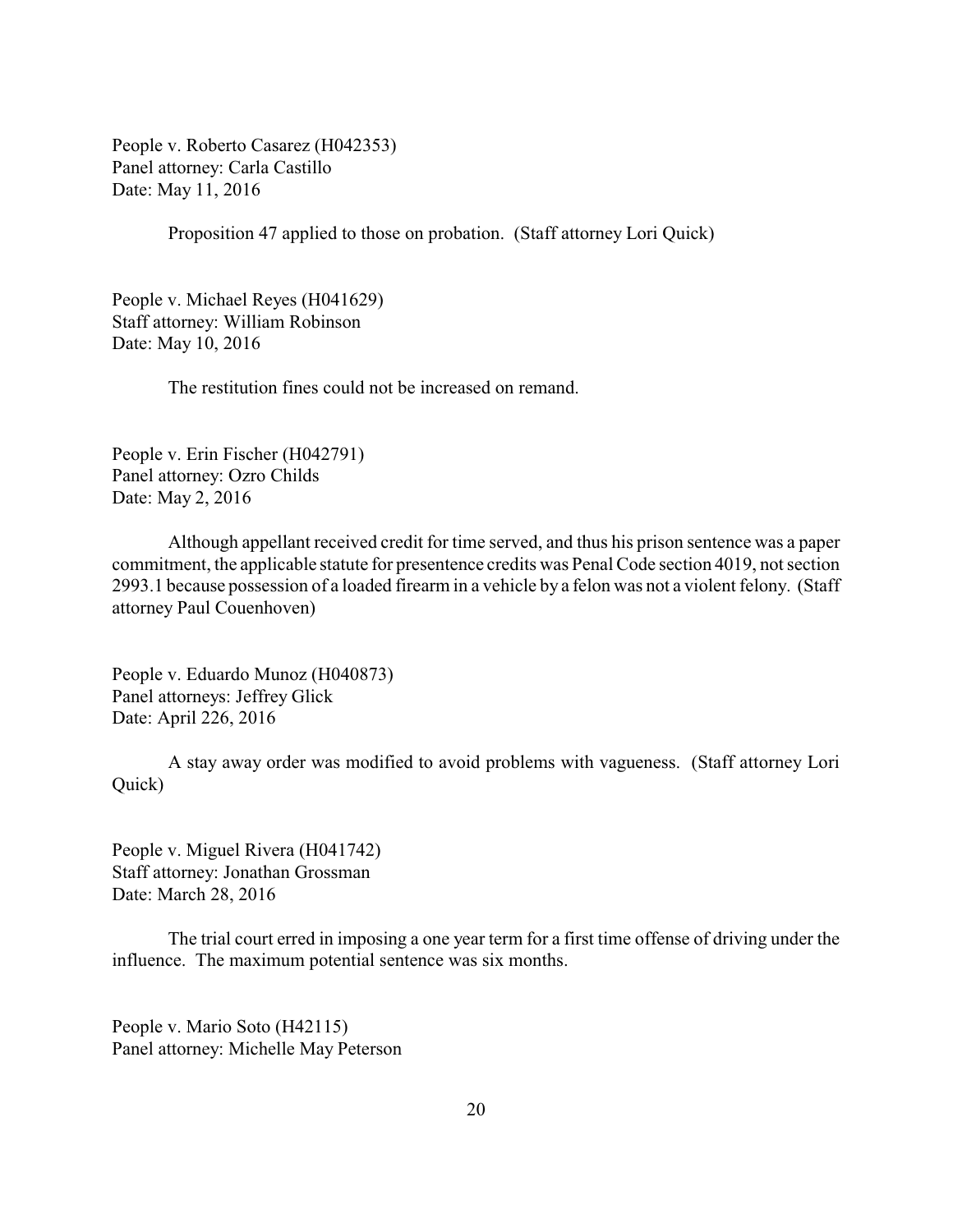Date: March 25, 2016

In a published decision, the court ruled that a condition requiring him to receive the probation officer's approval of where to live was unreasonable, a \$25 administrative fee under Penal Code section 1463.07 was unauthorized because he was never released on his own recognizance, a \$55 fee under Penal Code section 1205(d) was reduced to \$30 because there was no evidence he was ordered to pay fines in installments and payment of the fee could not be made a condition of probation, and a restitution fine must be stayed when it was imposed for a count where the punishment had been stayed pursuant to Penal Code section 654. (Staff attorney Lori Quick)

People v. LeGrante Ellis (H040933) Panel attorney: Jeffrey Glick Date: March 23, 2016

The abstract of judgment must be amended to reflect the correct amount of presentence credits. (Staff attorney William Robinson)

People v. Allan Jekyll (H042234) Staff attorney: Paul Couenhoven Date: March 14, 2016

The court erred in purporting to strike the punishment for four prison priors that were not alleged.

People v. Alejandro Gonzales (H041860) Panel attorney: Jennifer Mannix Date: March 14, 2016

The punishment for resisting or deterring an officer must be stayed in lieu of the punishment for assault on an officer for the same conduct. (Staff attorney Jonathan Grossman)

People v. Quintero (H041447) Panel attorney: David Scopp Date: February 23, 2016

Appellant was convicted of statutory rape, and he was placed on probation. This is an offense where the court has discretion whether to order the defendant to register. The court here made the order but said it would reconsider the requirement at a later date, depending on his performance on probation. The court of appeal reversed. Registration is for life or not at all. (Staff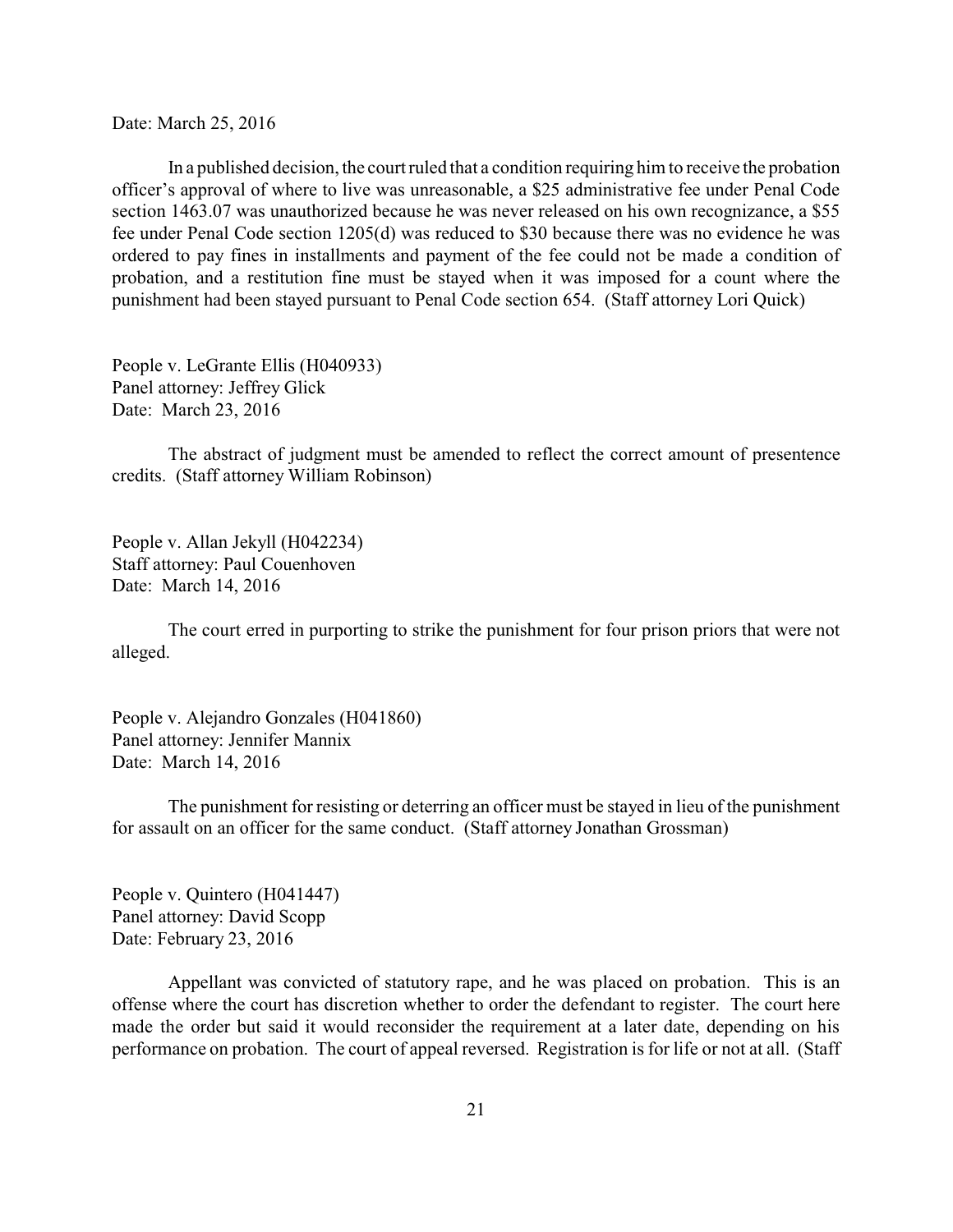attorney Patrick McKenna)

In re L.G. (H042392) Panel attorney: Brian McComas Date: February 11, 2016

The matter was remanded for the juvenile court to determine whether the offense of receiving stolen property was a misdemeanor or felony. (Staff attorney Lori Quick)

People v. Ruano (H041200) Panel attorney: Kevin Lindsley Date: February 11, 2016

Penal Code section 654 prohibited punishing appellant for both possession of a concealed gun and possession of a loaded gun in a public place. The restitution fine should be adjusted accordingly. (Staff attorney William Robinson)

People v. Argenis Tapia (H041191) Panel attorney: Stephanie Adraktas Date: February 8, 2016

The court remanded the matter for the superior court to explain the basis for its fines and penalty assessments. (Staff attorney Jonathan Grossman)

People v. Robert Ashurst (H040995) Panel attorney: Carrie Kojimoto Date: February 5, 2016

Appellant was convicted of possession of a controlled substance while armed with a loaded firearm and of being a felon with a firearm. The punishment for the latter charge must be stayed pursuant to Penal Code section 654. (Staff attorney Jonathan Grossman)

People v. Jacob Lopez (H042129) Panel attorney: Blair Greenberg Date: January 25, 2016

The court of appeal held that auto theft (Veh. Code, § 10851, subd. (a)) can be covered by Proposition 47. (Staff attorney Patrick McKenna)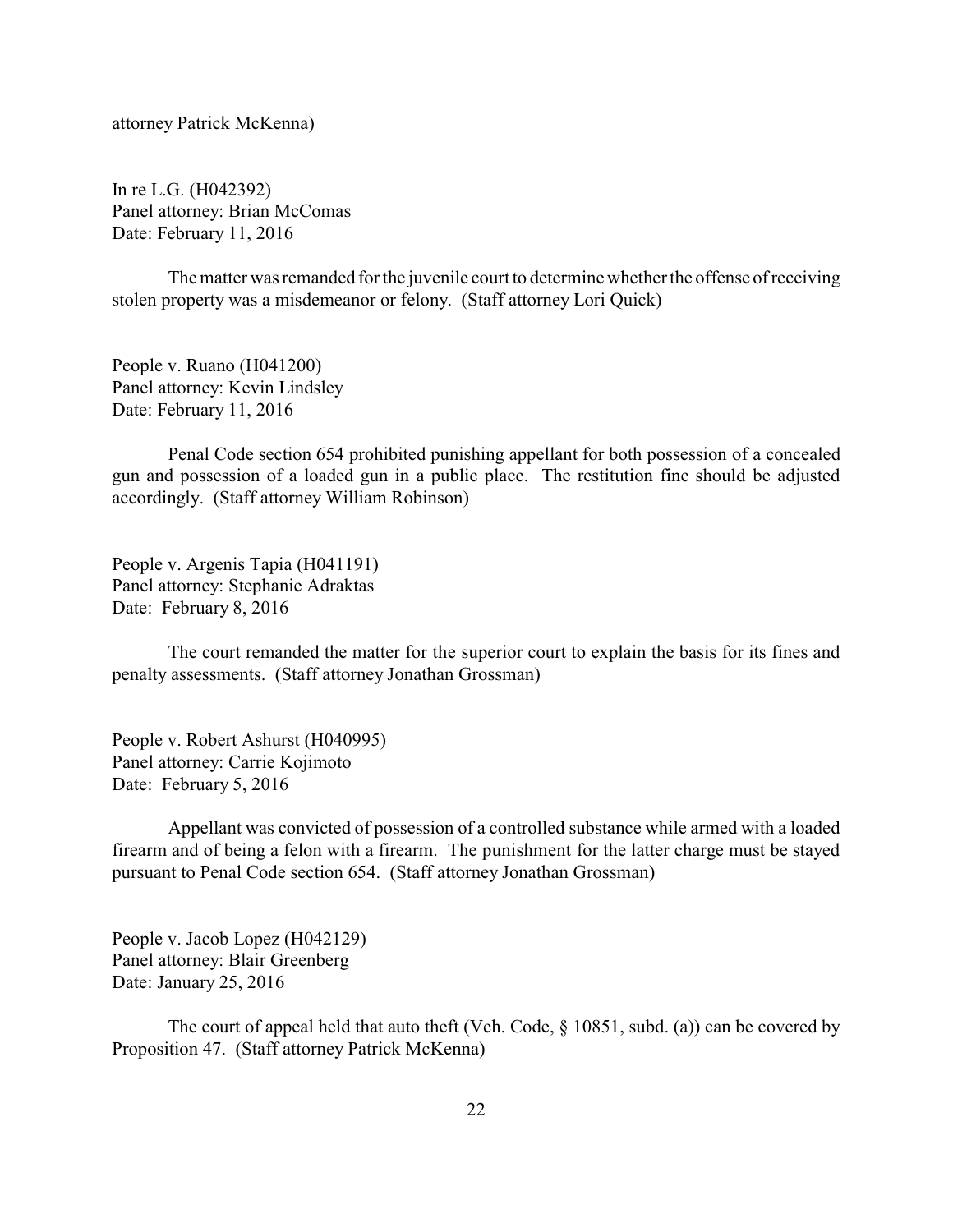People v. Juan Santiago (H042067) Panel attorney: Morgan Taylor Date: January 21, 2016

The county booking fee was struck because there was insufficient evidence the fee was no more than the actual administrative costs of booking and processing the arrestee. (Staff attorney Patrick McKenna)

People v. Max Miller (H040879) Panel attorney: Jared Coleman Date: January 14, 2016

The court modified a probation condition concerning the possession of weapons to require knowledge. Further, a \$50 lab fee and penalty assessments were stricken because a conviction for violating Health and Safety Code section 11370.1 is not subject to the fine. (Staff attorney Patrick McKenna)

People v. Yareli Vargas (H041094) Panel attorney: Hilda Scheib Date: January 14, 2016

The probation condition not to possess or use illegal drugs or go where they are used or sold was modified to require knowledge. (Panel attorney Paul Couenhoven)

People v. Ricardo Ortiz (H041412) Panel attorney: David Scopp Date: January 11, 2016

The court lacked the authority to make a ten year stay away order to protect the victim's sibling. A conditions of probation concerning gang insignia was modified to require knowledge. A condition limiting the defendant's ability to attend court was reworded to permit attending when he or a family member is a victim in a proceeding. (Staff attorney Patrick McKenna)

In re Joseph G. (H041949) Panel attorney: Jennifer Sheetz Date: January 5, 2016

A probation requirement that the minor not be near a child in a "non-public" place unless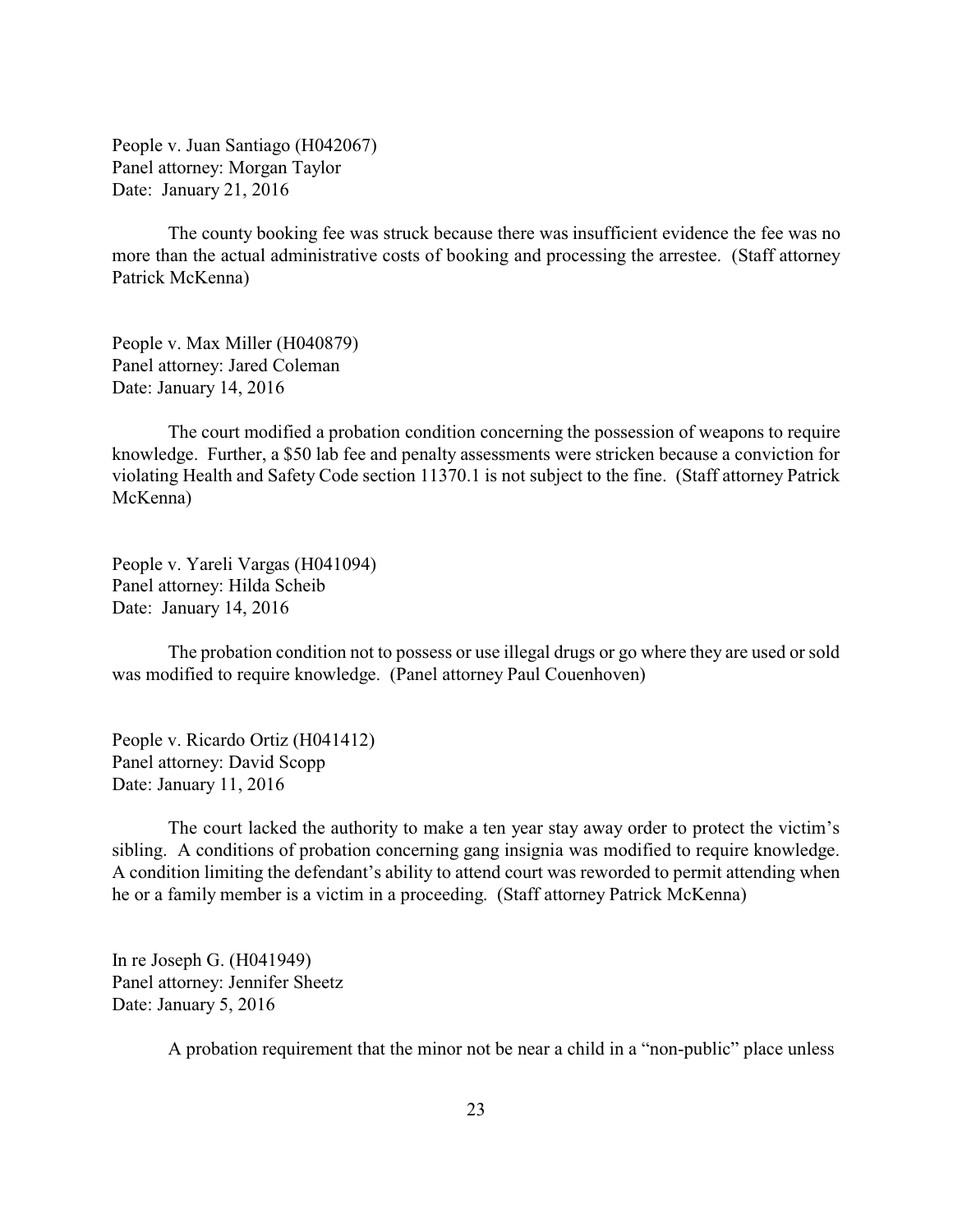<span id="page-23-0"></span>there is "competent adult" supervision was reversed as vague. (Staff attorney Patrick McKenna)

**DEPENDENCY CASES** In re C.P. (H043520) Panel attorney: Julie Braden Date: September 20, 2016

The parent had a right to view her own psychological evaluation that was submitted to the dependency court. (Staff attorney Jonathan Grossman)

In re L.W. (H043388) Panel attorney: Louise Collari Date: August 29, 2016

The court reversed because of a failure to provide adequate notice under the Indian Child Welfare Act. (Staff attorney Patrick McKenna)

In re L.L. (H042125) Panel attorneys: Patricia Saucier (father), Linda Harvie (minor) Date: March 22, 2016

The juvenile court terminated dependency jurisdiction, placing the minor with the father and permitting the mother to visit; but if there was a dispute about visits between the parents, the father's position would prevail. The mother appealed, and the Department did not meaningfully participate in the appeal. The father and the minor successfully argued the juvenile court's order was appropriate. (Staff attorney Jonathan Grossman)

In re J.T. (H042571) Panel attorney: Jennifer King Date: January 28, 2016

Although there was sufficient evidence for the court to assume dependencyjurisdiction, there was insufficient evidence the father engaged in domestic violence or animal cruelty that was harmful to the minors. (Staff attorney Jonathan Grossman)

### **HABEAS CORPUS**

In re Raymond Lambirth (H041812) Panel attorney: Michael Satris